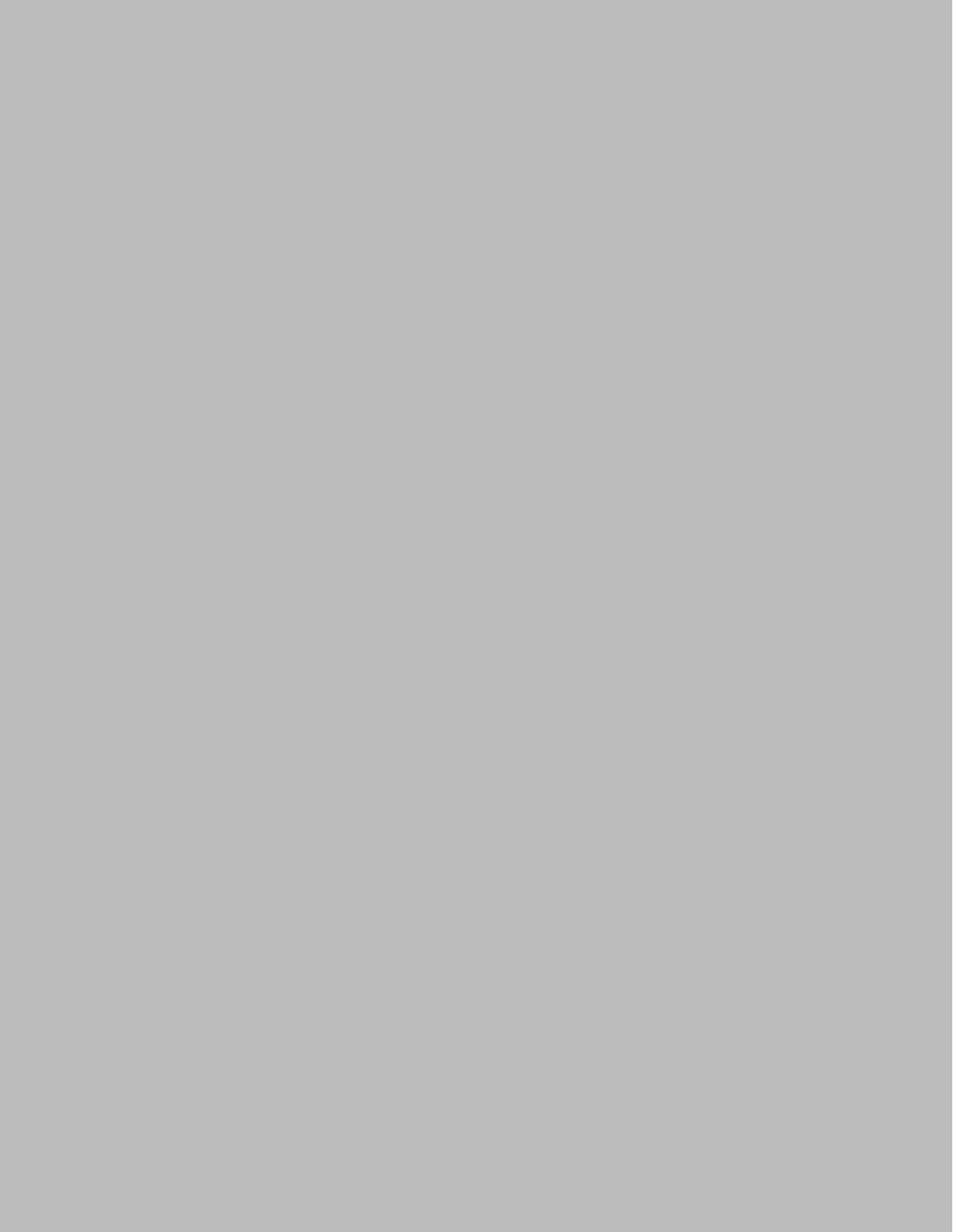**C H A P T E R** 4

# **Paying for sequential stays in a unified prospective payment system for post-acute care**

# **Chapter summary**

In 2016, Medicare fee-for-service (FFS) spending on post-acute care (PAC) services—skilled nursing facilities (SNFs), home health agencies (HHAs), inpatient rehabilitation facilities (IRFs), and long-term care hospitals (LTCHs)—totaled \$60 billion. For any condition, Medicare's FFS payments can differ substantially because Medicare uses separate prospective payment systems (PPSs) to pay for stays in each setting. As mandated by the Congress, in June 2016, the Commission evaluated a prototype design and concluded that it was feasible to design a unified PAC PPS that would establish accurate payments using readily available data. The Commission recommended the necessary features of a PAC PPS that spans the four settings and bases payments on patient characteristics. Our initial work concluded that the design would establish accurate payments for most of the more than 40 patient groups we examined and would increase the equity of payments across conditions. In turn, providers would have less incentive to selectively admit certain types of patients over others. In June 2017, the Commission recommended that a PAC PPS be implemented beginning in 2021 with a three-year transition and a corresponding alignment of setting-specific regulatory requirements.

The Commission continues to work on a unified PAC PPS, considering refinements that would improve the design. These refinements should not delay implementing a PAC PPS or the Commission's recommendation to improve the equity of PAC payments before the PAC PPS is implemented.

## **In this chapter**

#### **Background**

- Challenges with paying for sequential post-acute care stays
- Summary of the proposed PAC PPS design
- Definition of sequential PAC stays
- Characteristics of sequential PAC stays
- PAC PPS payments need to align with the cost of stays throughout a sequence of post-acute care
- Defining the beginning and end of stays when treating in place
- **Conclusion**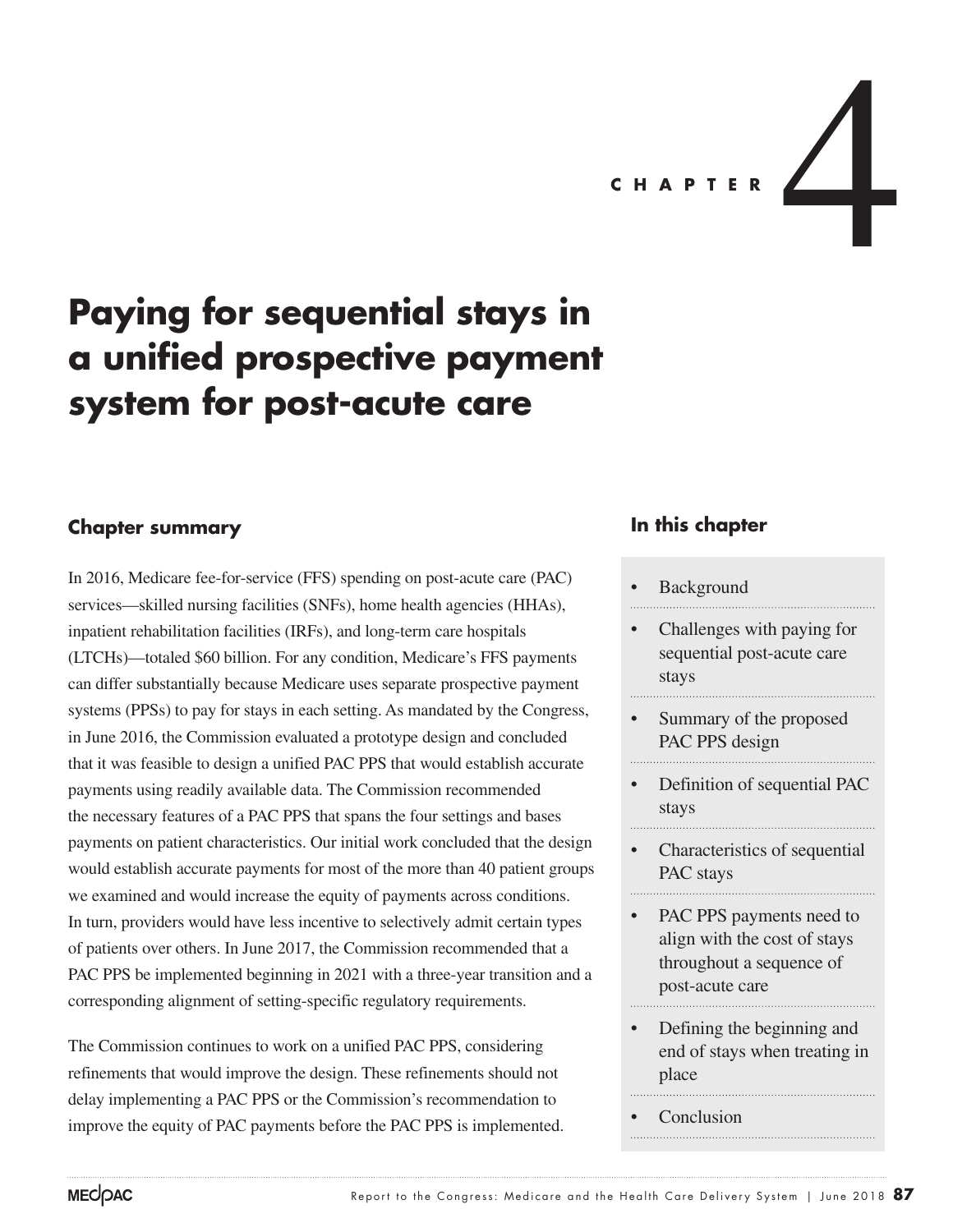Refinements focus on increasing the accuracy of payment for cases that involve a course of PAC care—that is, sequential stays—which we define as PAC stays within seven days of each other.

In this chapter, refinements focus on two payment issues related to sequential stays. The first has to do with the way the cost of a stay can vary depending on where it falls in a sequence of PAC stays. The reason is that, throughout a course of care, a beneficiary's clinical condition is likely to change, so later PAC stays could have different average costs—often lower but sometimes higher—compared with initial PAC stays. As with other FFS payment systems, it will be important under the unified PAC PPS to align payments with the cost of each stay throughout a sequence of stays. If payments and costs are not aligned, providers could have a financial incentive to refer beneficiaries for unnecessary subsequent care or could have difficulty placing beneficiaries who require continued care. A second issue involves how to identify, for payment purposes, distinct levels of care for a PAC provider that treats a patient with evolving care needs "in place" rather than referring the patient to another PAC provider. Under the unified PAC PPS, such providers would be financially disadvantaged unless the payment system included a way to trigger payments for different phases of care.

Of 8.9 million PAC stays in the Commission's analysis, a majority (64 percent) were solo stays, thus, not part of a sequence of stays. Of the 1.9 million multistay sequences, half involved stays in the same setting; the most common of these were back-to-back home health stays. Another third involved beneficiaries who transitioned from more intensive to less intensive settings. The most common of these were SNF and IRF stays followed by home health stays. Far less frequently, beneficiaries transitioned from less intensive to more intensive settings, most commonly from home health care to SNF care.

Our analysis of sequential PAC stays, if paid under our prototype PAC PPS (which adjusts payments based on patient characteristics), found that patterns of costs relative to estimated payments over the course of care differed for home health stays and institutional PAC stays. For home health stays, payments under a unified PAC PPS would decrease over the course of a sequence of stays, but the cost of stays would decline more. As a result, later home health stays in a sequence would be more profitable than earlier stays, with stays that occurred later in longer sequences being the most profitable. These results suggest that payments need to be adjusted downward for later stays, similar to the adjustment used in the current HHA PPS. By contrast, PAC PPS payments for institutional stays would remain reasonably well aligned with the cost of stays throughout a sequence of care. This finding indicates that the PAC risk adjustment adequately captures differences in the cost of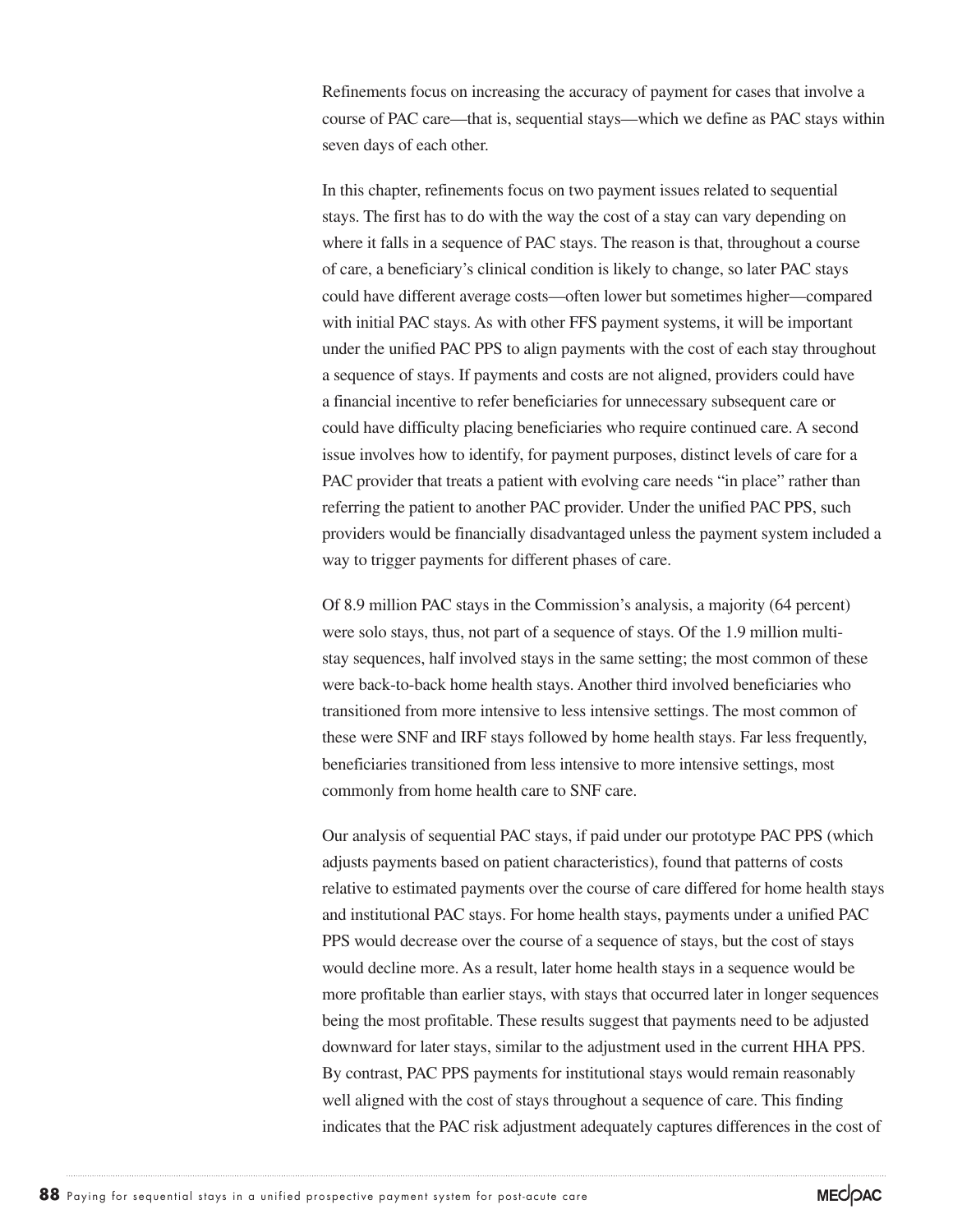institutional stays throughout a sequence of care, indicating no need for a separate adjustment to payments.

However, under its current design, the prototype PAC PPS would not be able to appropriately pay a PAC provider that offered a range of PAC services and was able to treat in place beneficiaries with evolving care needs (that is, not refer them to another PAC provider), even though such in-place treatment might be optimal for beneficiaries requiring PAC and operationally and administratively easier for providers (assuming the regulatory flexibility to do so). Under current policy, these beneficiaries are typically discharged to a second setting, and Medicare makes two payments for the patient's PAC, one to each provider. Under a PAC PPS, providers will have more flexibility to offer a continuum of services to patients with evolving care needs, but, for payment purposes, Medicare will need to define when one "stay" or phase of care ends and the next one begins. Otherwise, with only one admission and discharge date, providers would receive only one payment, creating a financial disincentive to treat in place.

Of the approaches we examined, the most promising would involve episode-based payments; that is, Medicare would pay for all PAC provided during an episode of care. The episode would include only PAC and would exclude other services furnished during the episode, such as hospital care or physician services. Payments for the episode of PAC would be set prospectively using a unified PAC PPS, with no reconciliation to a target benchmark. Payment for the PAC could be made to a hospital, a health system, the PAC provider where the episode starts, an accountable care organization, or a third-party convener that assumes financial risk for the episode of PAC. Under this approach, Medicare would not need to define and set payments for subsequent stays because the entity would be paid for the PAC provided during the episode, regardless of how many stays, settings, or providers were included. Further, a payment adjuster for later home health stays would not be needed because payments for the episode of PAC would be based on the average cost of the PAC for the full duration of the episode, including lower cost PAC later in the episode.

Though episode-based payments could require an entity receiving payment from Medicare to pay all PAC providers involved in the care, such an arrangement would be necessary only for the small share of sequential stays that involved more than one provider. We expect this share to decline under a PAC PPS as entities evolve to offer a continuum of PAC. Entities would gain valuable experience managing PAC across a continuum before they embarked on assuming more responsibility for caring for beneficiaries. The incentive for entities receiving payment to stint on the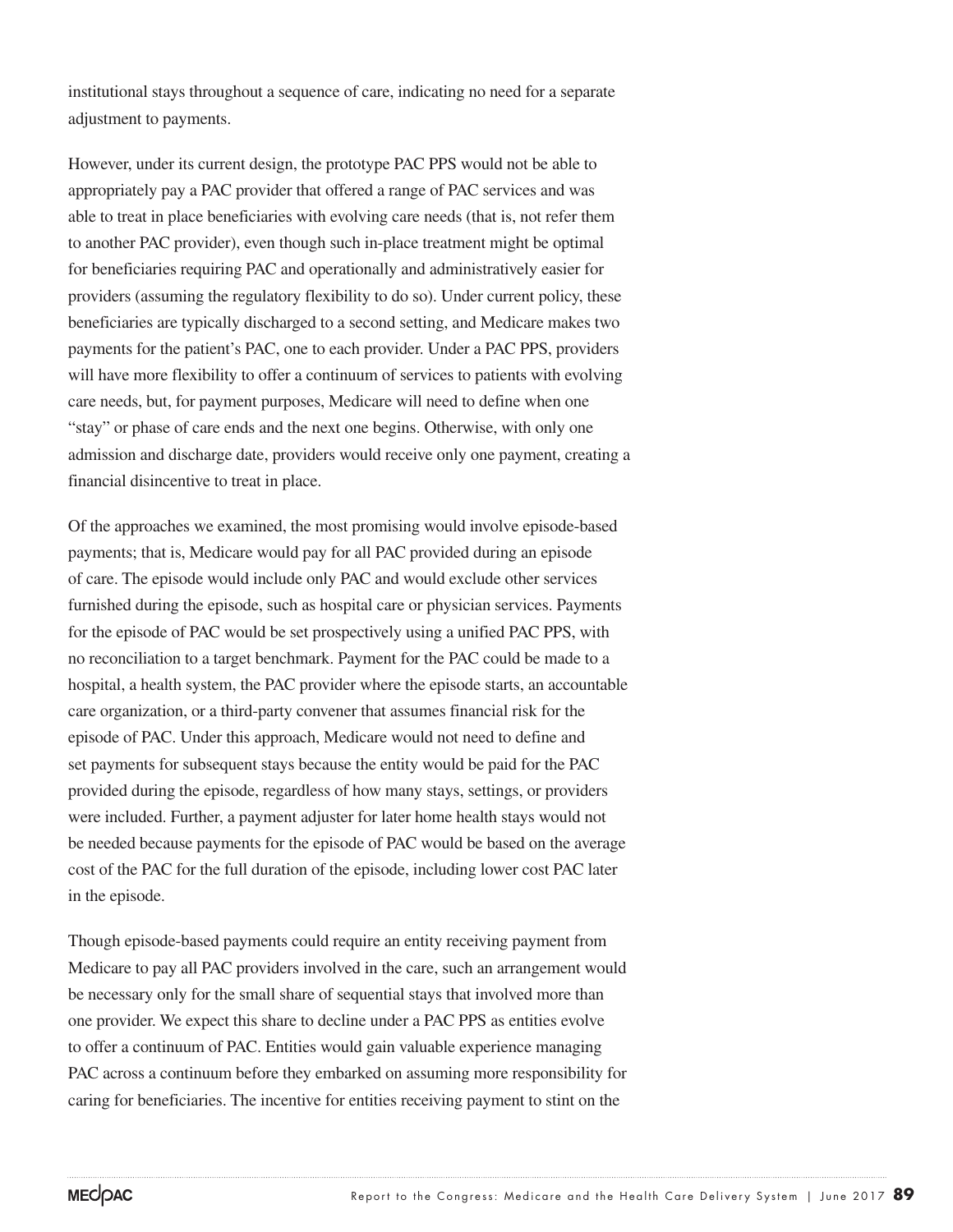amount or quality of services furnished (to keep costs low) could be countered with value-based purchasing. Episode-based payments would require a certain level of infrastructure for the minority of PAC stays that involve multiple providers, but the Commission contends that the advantages of this approach substantially outweigh its complexities.

The Commission will continue to explore episode-based payments over the coming year. Shifting the unit of service from a stay to an episode would change certain incentives (most notably the incentive to initiate PAC stays), but the most important features of a PAC PPS would remain: correcting the biases of the current PPSs and increasing the equity of payments across all types of stays so that providers have less incentive to selectively admit certain beneficiaries over others. Shifting to an episode-based payment would incorporate these strengths into a bolder approach to a PAC PPS. In the meantime, CMS should proceed with implementing a stay-based unified PAC PPS. ■

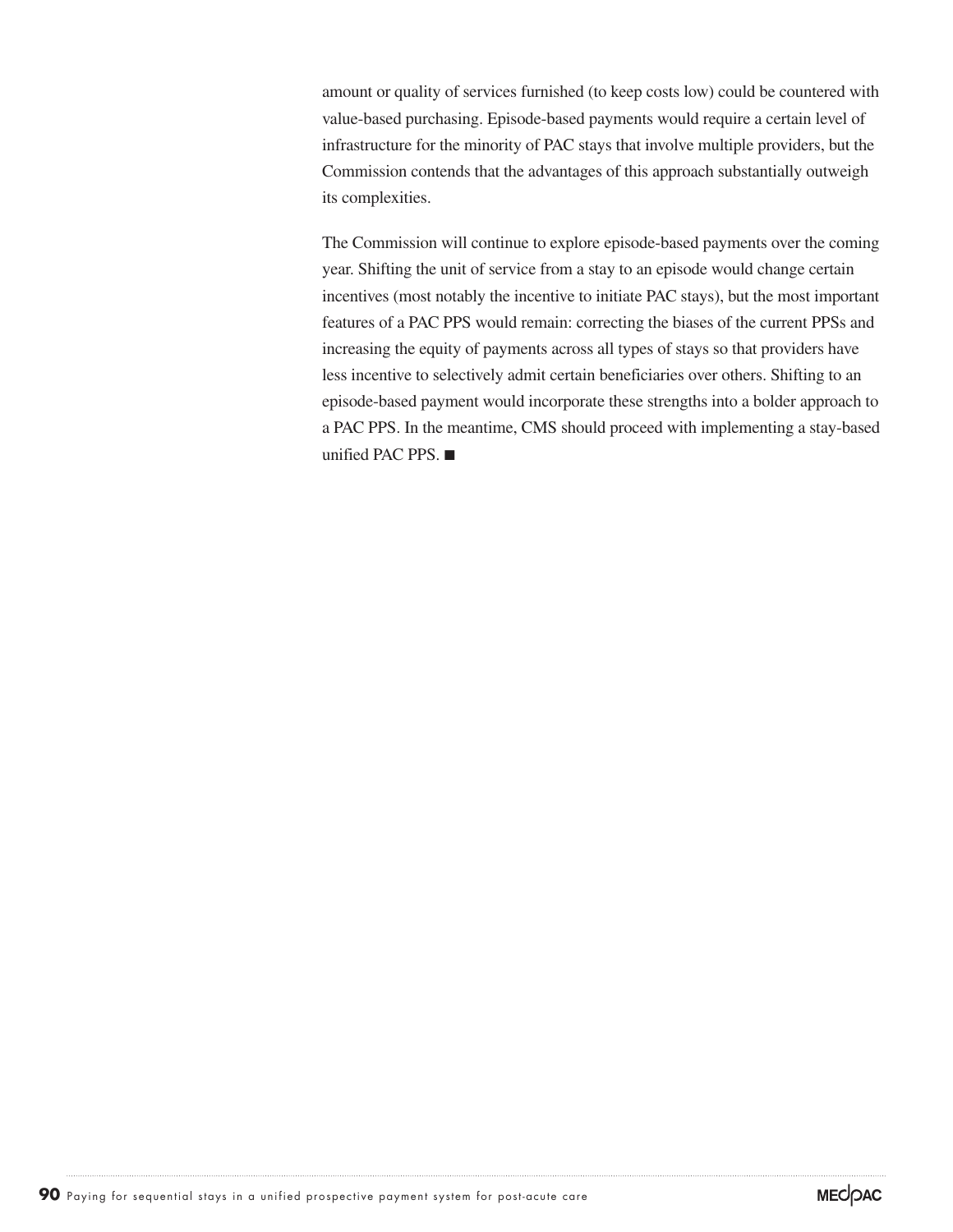# **Background**

Post-acute care (PAC) providers—skilled nursing facilities (SNFs), home health agencies (HHAs), inpatient rehabilitation facilities (IRFs), and long-term care hospitals (LTCHs)—offer important recuperation and rehabilitation services to Medicare beneficiaries.<sup>1</sup> In 2016, Medicare fee-for-service (FFS) spending on these services totaled \$60 billion. However, Medicare's payments for a similar case treated in different settings can differ substantially, in part because Medicare uses separate prospective payment systems (PPSs) to pay for stays in each setting. Some of the difference in payments reflects the considerably different cost structures and the regulatory and statutory requirements for each setting. At the same time, there is a lack of evidence-based criteria guiding decisions about where patients should receive PAC and how much care they should receive. The only study to compare outcomes across the settings for a broad range of clinical conditions did not find consistent differences in rates of readmission to hospitals or in improvement in mobility or self-care (Gage et al. 2012). These factors contribute to considerable variation in the supply and use of PAC providers across the country. Results from the Center for Medicare & Medicaid Innovation's Bundled Payments for Care Improvement (BPCI) initiative indicate that, while the use of PAC did not decline, the mix of services shifted away from institutional PAC and toward home health care, indicating that patients in the settings overlap.

Given the overlap among settings for treating similar patients, the Commission has long promoted the idea of moving to a unified system to pay for PAC in FFS Medicare using a PPS that spans the four settings, with payments based on patient characteristics rather than site of service.<sup>2</sup> As mandated by the Improving Medicare Post-Acute Care Transformation Act of 2014 (IMPACT), the Commission, in June 2016, recommended the necessary features of a PAC PPS and considered the implications of moving to such a system (Medicare Payment Advisory Commission 2016). Using readily available data, the Commission's PAC PPS design accurately predicted the costs of stays for most patient groups. In June 2017, the Commission focused on several implementation issues, including the need for a transition to this new payment system, the level at which to set payments when the system is implemented, and the need for continued monitoring and periodic refinements over time to keep payments aligned with the cost of care (Medicare Payment Advisory Commission 2017). In March 2018,

the Commission recommended that, in anticipation of a transition to a unified PAC PPS, CMS should begin to base payments to providers in each of the PAC sectors on a blend of the sector's setting-specific relative weights and the unified PAC PPS relative weights. Doing so would begin to improve the equity of payments across conditions (Medicare Payment Advisory Commission 2018).

# **Challenges with paying for sequential post-acute care stays**

The Commission's initial work on a unified PAC PPS, presented in the June 2016 report to the Congress, considered each PAC stay as an independent event (Medicare Payment Advisory Commission 2016). Yet, many PAC stays are the second or third (or more) in a series of PAC stays, in which patients transition from one setting or provider to another during their course of care. In an FFS payment system like the unified PAC PPS, sequential stays present two potential challenges to payment accuracy. First, throughout a course of care, a beneficiary's clinical condition is likely to change such that subsequent PAC stays may have different average costs than initial PAC stays. If payments for subsequent stays are too high, providers such as those that are part of a system of care or HHAs that can recertify additional stays have an incentive to refer patients for unnecessary additional PAC stays, which could expose beneficiaries to undue risk and would increase program spending. If payments for subsequent stays are too low, providers could avoid admitting these beneficiaries for necessary additional care.

The second challenge related to sequential stays centers on how to pay institutional providers for treating beneficiaries whose care needs evolve over time.<sup>3</sup> Currently, patients treated in institutional settings who need additional PAC typically transition from one setting to another. For payment purposes, each stay has a clearly defined beginning and end, and Medicare pays for each stay separately. As regulatory requirements for institutional PAC settings begin to be aligned under a unified PAC PPS, institutional PAC providers would have the flexibility to offer a continuum of services to beneficiaries who require different levels of care. In such circumstances, however, the "end" of one stay and the "beginning" of another would not be clear. Yet, being able to distinguish between the stays would be important to pay for these services accurately. Otherwise, providers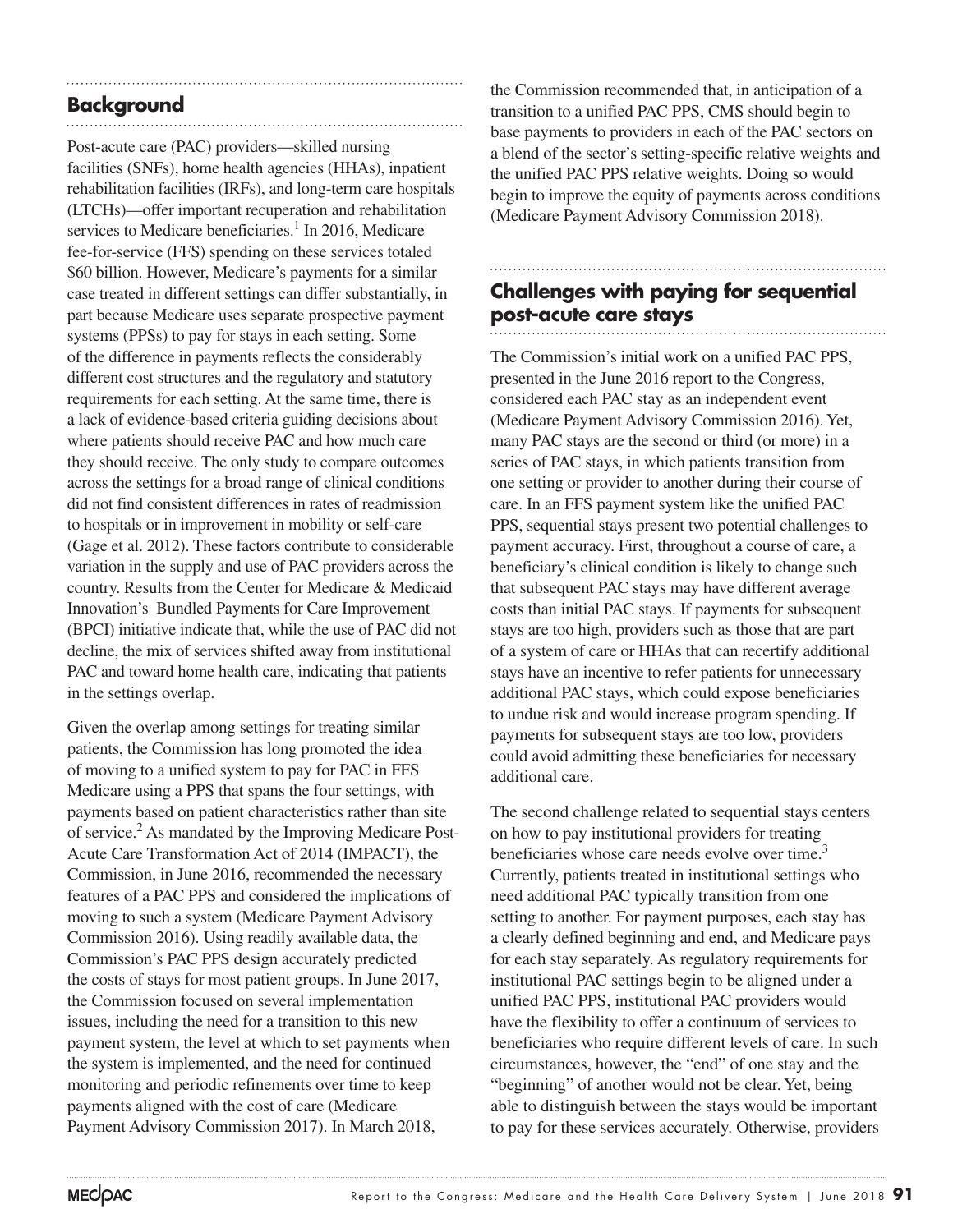would have a financial incentive to discharge patients to another PAC provider, exposing beneficiaries to the risks associated with transitions of care.

# **Summary of the proposed PAC PPS design**

Based on its analysis of 8.9 million PAC stays in 2013 and using readily available administrative data, the Commission concluded that a unified PPS is feasible (Medicare Payment Advisory Commission 2016). A PAC PPS design would establish accurate payments using a uniform unit of service (a stay, which, in the case of home health care, is defined as an episode) and a uniform risk adjustment method. The Commission found the following factors to be important predictors of costs that should be considered in the design: the patient's age, disability status, comorbidities (and the number of body systems involved), severity of illness, risk score, cognitive status, and impairments; the primary reason to treat; the length of stay in an intensive care unit during the prior hospital stay (if any); and the use of select high-cost services (such as dialysis and mechanical ventilation).<sup>4</sup> The design should include an adjustment for stays provided by HHAs because of their much lower costs and for two outlier policies—one for unusually high-cost stays and another for unusually short stays. The Commission examined the accuracy of PAC PPS payments for more than 40 patient groups before concluding that an initial design could be based on readily available data.

The proposed PAC PPS would redistribute payments and narrow the differences in profitability of different types of stays (Medicare Payment Advisory Commission 2017, Medicare Payment Advisory Commission 2016). Payments would decrease for rehabilitation care unrelated to patient characteristics (for example, for patients recovering from hip surgery who receive high amounts of rehabilitation therapy services unrelated to their care needs) and increase for medically complex care (for example, patients with comorbidities that involve multiple body systems). Because PAC PPS payments would be based on the average cost of stays across the four settings, the new payment system would also redistribute payments across settings, with payments shifting from the high-cost LTCH and IRF settings to the lower cost settings.

Because payments would be more accurate and equitable, the Commission recommended implementing a PAC PPS

beginning in 2021, which is sooner than the time table for the studies required by IMPACT. In the Act's schedule of required reports on a PAC PPS design, it is unlikely that a new payment system would be proposed before 2024 for implementation at some later date. And while the Act requires recommendations for a design, it does not require the implementation of a PAC PPS.

In 2017, the Commission reported that the level of current PAC payments was high relative to the cost of stays (14 percent higher) and, for that reason, determined that the implementation of the new system should not be budget neutral. In 2017, the Commission recommended, based on its analysis of 2013 PAC stays (with costs and payments updated to 2017), that the Congress direct the Secretary to implement a PAC PPS beginning in 2021, with a three-year transition and payments lowered by 5 percent (absent any prior payment reductions made to any setting's payments). Concurrently, the Secretary should begin to align settingspecific regulatory requirements (Medicare Payment Advisory Commission 2017). The Commission believes that its recommended design could be adopted on this timetable.

In March 2018, the Commission recommended that the Congress direct the Secretary to begin to increase the equity of each PAC setting's PPS payments before implementing the unified PAC PPS. To do so, CMS would base each PAC setting's payments on a blend of the proposed PAC PPS relative weights and the current setting-specific relative weights. Using this blend would redistribute payments in each setting's PPS toward medically complex stays (Medicare Payment Advisory Commission 2018). This approach would also give providers more time to adjust their costs and practices to the incentives of the new payment system.

Medicare has different regulatory requirements for PAC settings, in part to differentiate one level of care from another, even though the conditions they treat overlap. Under the proposed PAC PPS, with payments based on patient characteristics (and not setting), it would be less important to distinguish among types of institutional PAC providers. Furthermore, it would be unreasonable to maintain different regulatory requirements, with varying associated costs, for providers that will be paid the same amount for the same type of patient. Policymakers would need to align the regulatory requirements across the institutional PAC settings by waiving or altering some of the current requirements. The Commission proposed a two-part strategy. In the near term, concurrent with the implementation of the PAC PPS, some of the current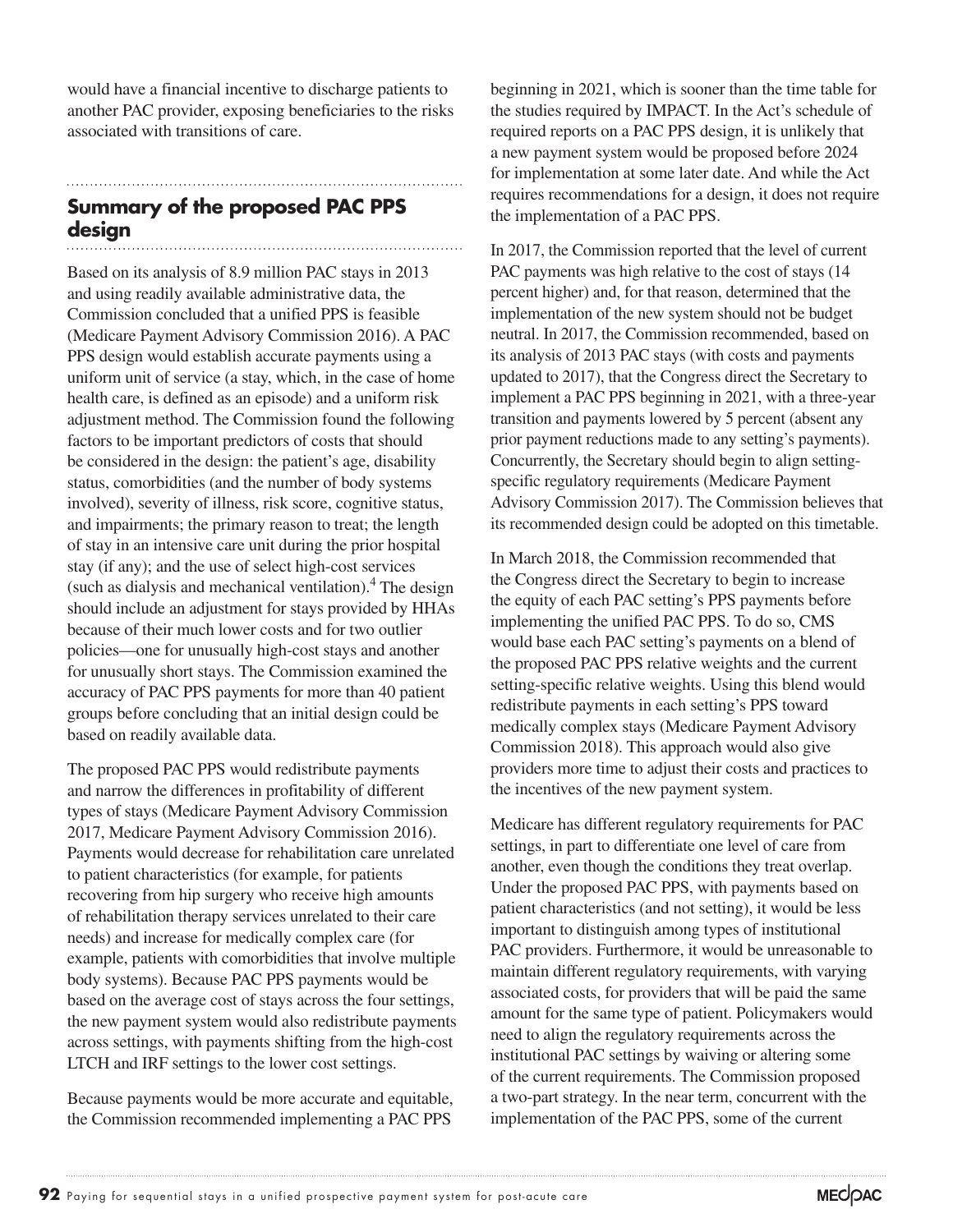regulatory requirements would be waived or modified, thereby establishing common requirements across institutional settings that help ensure quality of care. In the longer term, CMS could define a common set of requirements for all PAC providers for participation and additional requirements for providers opting to treat patients with specialized care needs, such as those requiring ventilator or severe wound care.

## **Definition of sequential PAC stays**

Although a majority of beneficiaries have just one PAC stay after discharge from the hospital, many beneficiaries have a series of stays before their episode of illness resolves. To examine these stays, we used beneficiary identifiers and admission and discharge dates to link sequences of PAC stays together. This method allowed us to identify common trajectories of PAC use (e.g., a single IRF stay, a SNF stay followed by a home health stay, back-to-back home health stays).

A *sequential PAC stay* refers to care furnished to a beneficiary with short or no gaps in between the stays (see text box, p. 94, defining sequential PAC stays). For our analysis, we defined a sequential stay as one that began within seven days of another PAC use. These rules are rough proxies for clinical relatedness while allowing some flexibility in how quickly home health care can be arranged (changes in institutional PAC setting stays typically involve transferring the beneficiary with no days in between the stays). Sequences include stays in the same setting and in different settings. A "first" stay was defined as having no PAC use within the previous seven days. A SNF stay followed by a home health episode that began within seven days of discharge from the SNF was considered a two-stay sequence. We assigned stays to the following groups based on the dates of the stay:

- Solo (first-and-only) stays consisted of one admission to one PAC provider, with no subsequent care.
- First-of-multiple stays were the first in a sequence of PAC stays.
- Subsequent stays were the second, third, or later in a sequence of PAC.

We aggregated the three institutional-type stays into a single "institutional PAC" group to reflect how a PAC PPS would pay for this care. The PAC PPS would ignore differences among institutional settings in establishing payments for these providers and would separately adjust payments for home health stays to align payments to the considerably lower costs of this setting.

# **Characteristics of sequential PAC stays**

As background to our analysis of the costs of and payments for sequential stays, we first examined the patterns of PAC (Figure 4-1, p. 95). Of the thousands of multi-stay sequence patterns, the 10 most frequent patterns made up three-quarters of these sequences. Multiple home health stays were the most common. Stay sequences with decreasing intensity were three times as frequent as those with increasing intensity.

Beneficiaries with solo stays differed from those with multistay sequences. Among home health stays, beneficiaries with multi-stay sequences were more likely to be dually eligible for Medicare and Medicaid, disabled, and admitted from the community, while beneficiaries with multiple institutional PAC stays were less likely to have those characteristics. Compared with providers of solo home health stays, providers of multi-stay sequences were more likely to be for profit and freestanding. In contrast, institutional PAC providers of multi-stay sequences were more likely to be nonprofit and hospital based compared with providers of solo institutional PAC stays.

#### **Frequency of sequential PAC stays**

We identified 5,762 combinations of PAC stays in 2013. About two-thirds (64 percent) of the stays were solo events—that is, consisted of a single stay. Of solo stays, home health stays made up the majority (67 percent), while SNF stays made up 28 percent, IRF stays another 4 percent, and LTCH stays about 1 percent.

About one-third (36 percent) of the combinations involved multiple stays, with beneficiaries transitioning from one PAC setting or provider to another during their course of care. Pairs of PAC stays were the most common multistay sequence (see online Appendix 4-A, available at http://www.medpac.gov, for information on the 25 most common sequences). Half of the sequential stays were lateral transitions within the same setting. The most frequent of these lateral, same-setting sequences consisted of home health stays only. Beneficiaries who moved from more intensive PAC care to less intensive care made up one-third of multi-stay sequences.<sup>5</sup> Transitioning from a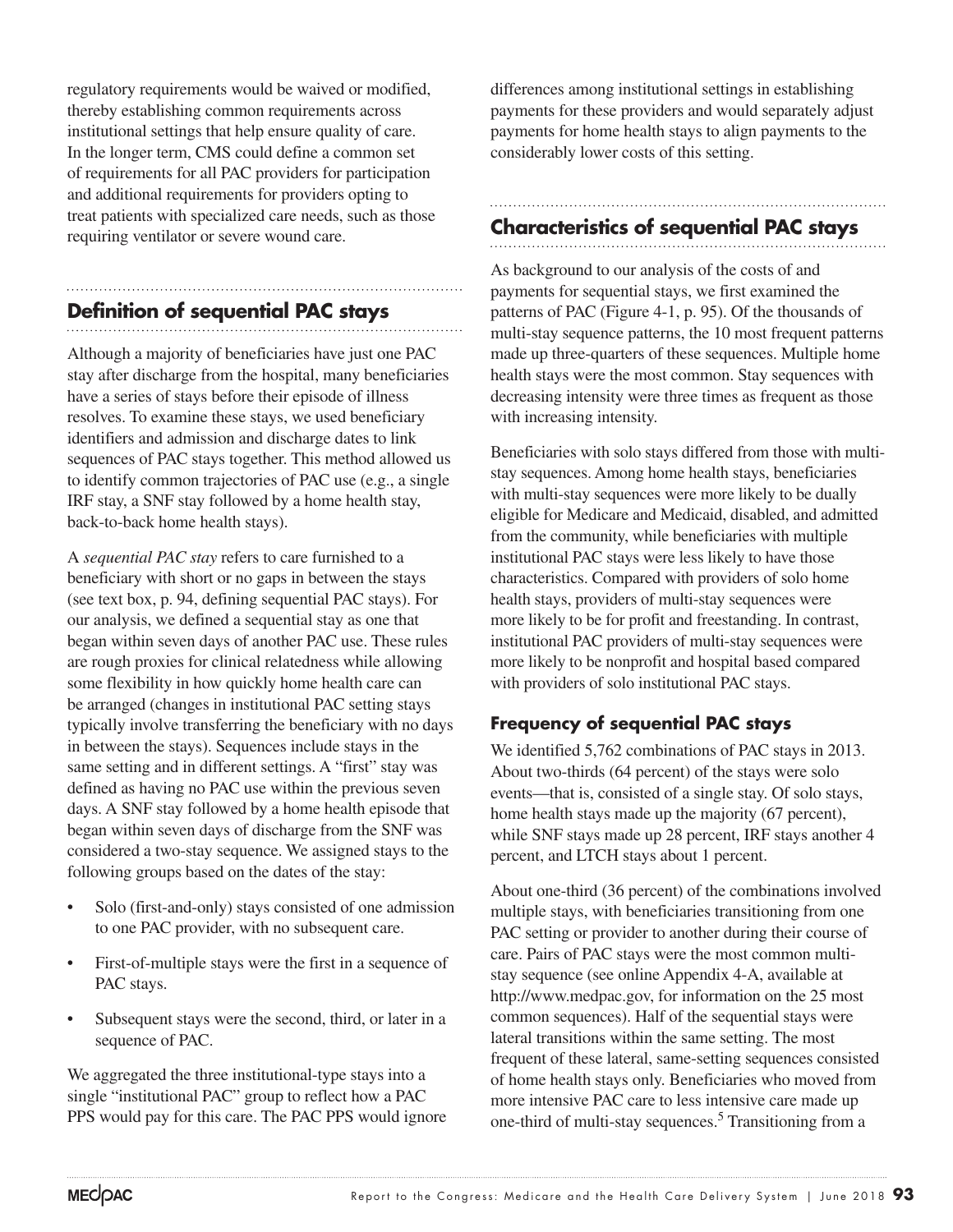# **Defining sequential PAC stays**

**Consistent with previous work, characteristics of**<br>
information from claims, Medicare Advantage<br>
risk scores, and the bondiciery arrellment file beneficiaries and stays were assigned based on risk scores, and the beneficiary enrollment file.

To create sequences of post-acute care (PAC), we began with the 8.9 million PAC stays in 2013 that we used in our previous analysis of the unified PAC prospective payment system (PPS) (Medicare Payment Advisory Commission 2017, Medicare Payment Advisory Commission 2016). Beneficiaries with overlapping start and end dates for institutional PAC stays or with duplicate start dates for institutional PAC stays were excluded from the analysis. These exclusions removed 12,479 stays from the analytic file. Home health stays with start and end dates that overlapped with institutional PAC stay dates remained in the analysis because a beneficiary could discontinue a home health care episode and enter into an institutional PAC setting before the end of the 60-day home health episode.

A "first" stay was defined as having no PAC use within the previous seven days. Subsequent stays were defined as stays that began within seven days of another PAC use. Consistent with prior work, we aggregated a beneficiary's separate skilled nursing facility (SNF) claims to create a stay. Sequences could include any combination of home health or institutional PAC. Dates were used to establish the sequence and assign stays to a position in the sequence, such as "second stay," "third stay," and so on. For example, a second home health stay was second in a sequence (of any length) that included either another home health stay or an institutional PAC stay as the first stay. In our analyses of costs and payments, we examined position and sequence length to separate the effects of sequence length from position in the sequence. Our final analytic sample included 5,334,377 sequences comprising 3,435,192 solo stays and 1,899,185 multistay sequences.

Current billing rules govern what constitutes a stay, and our analysis did not redefine stay parameters. Given the separate PPS for each of the four settings, differences exist among settings in how intervening events, such as hospitalizations, define stays. In SNFs, for example, stays interrupted by a hospitalization are considered separately (as two stays), while a single home health episode continues after an intervening hospitalization. An interrupted stay in inpatient rehabilitation facilities and long-term care hospitals can trigger a separate stay, depending on the length of the interruption and the intervening event. $<sup>6</sup>$  In the future, when a common</sup> set of requirements is developed for PAC providers' participation, billing rules and the treatment of interrupted stays could be defined uniformly. ■

SNF or an IRF to home health care was the most common combination of stays of decreasing PAC intensity. Far less frequently (10 percent of multi-stay sequences), beneficiaries were discharged from a lower level of PAC to a more intensive setting. Presumably, this trajectory reflects a change in care needs of the beneficiary and capabilities of the provider or caregiver at home. Of those, transitions from a home health stay to a SNF stay were the most frequent. The remaining 7 percent of sequences were a mixed pattern of transitions (of increasing and decreasing intensity over the course of care), the most frequent being transitions back and forth between SNFs and HHAs.

Of the thousands of multi-stay sequence patterns, the 10 most frequent made up three-quarters of these sequences. Multiple stays in HHAs were the most common: Sequential home health stays made up 42 percent of all multi-stay sequences, with a pair being the most frequent (21 percent of multi-stay sequences). What appears to be continuous home health care during the year (six or more episodes) made up 7 percent of multi-stay sequences.

#### **Characteristics of solo and multiple home health stays**

To assess whether there were differences between beneficiaries with solo home health stays and beneficiaries with multiple stays that included home health stays, we compared the beneficiaries' characteristics and primary reason for treatment. We compared home health stays that were solo, first of multiple stays, and subsequent stays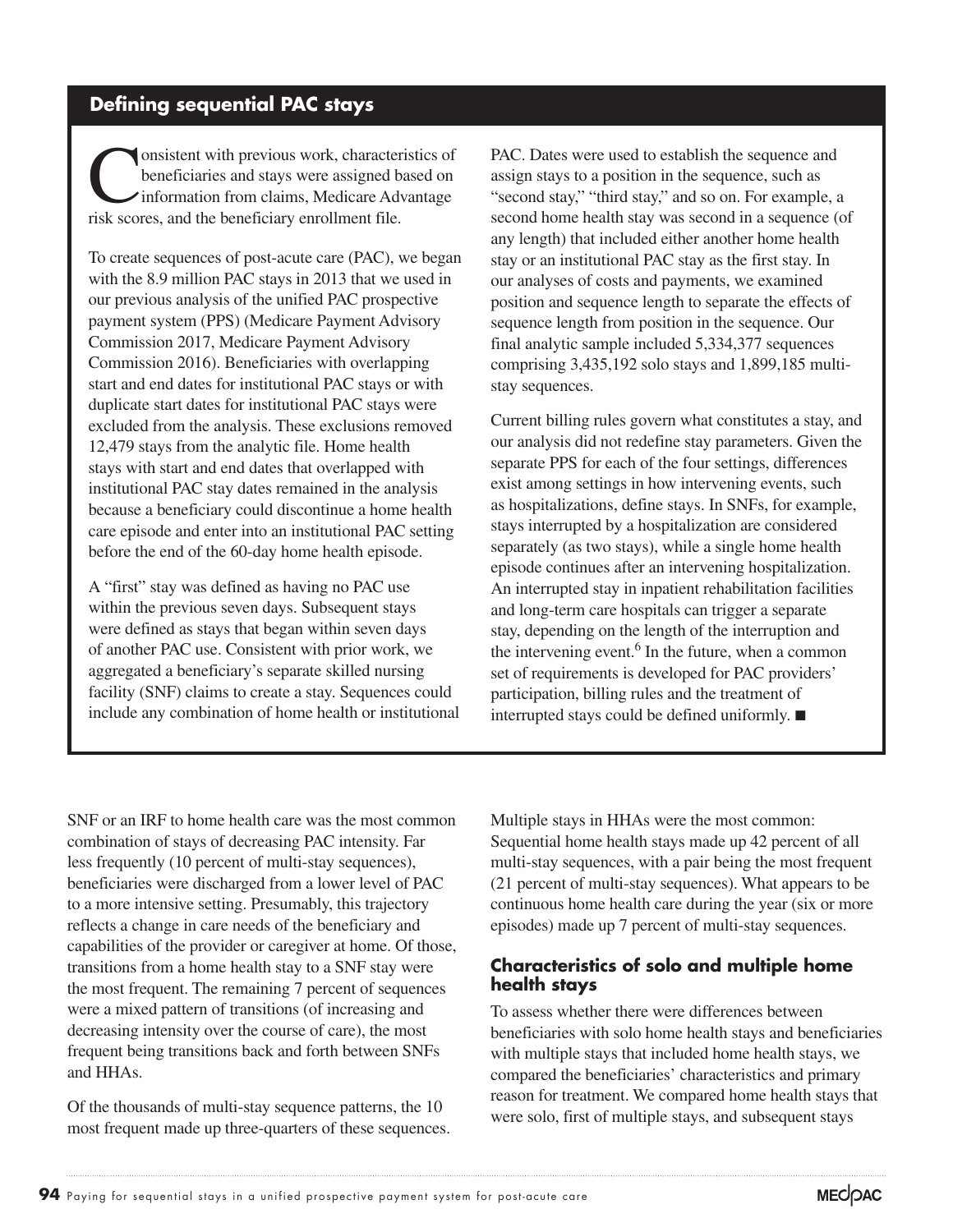

hospital). A sequence shows the order and setting of the stays. For example, "LS" refers to a sequence that started with a long-term care hospital stay and was followed by a skilled nursing facility stay. The 8.9 million post-acute care (PAC) stays were provided in 5,334,377 sequences of PAC.

Source: Analysis of 2013 PAC stays conducted for the Commission by the Urban Institute (Wissoker and Garrett 2018). Note: Note and Source are in InDesign.

in a sequence. (Home health stays that were the first of multiple could be followed by PAC stays of any type including SNF, IRF, and LTCH stays. Subsequent home health stays could be preceded and followed by any type sequence inc<br>
of PAC care) of PAC care.)

Among home health stays, first-of-multiple stays were rancing nome health stays, that or manapre stays were more likely to be for beneficiaries who were dually eligible, disabled, and admitted from the community and axis lines because they kept resetting when I changed any data. compared with solo stays (Table 4-1, p. 96). For example, The primary reasons for  $\overline{\mathcal{L}}$ 73 percent of first-of-multiple home health stays were for beneficiaries who were admitted from the community  $(this, 27)$  percent had a prior hospital stay). In contrast, 55 percent of solo home health stays were admitted from orthogo the community (and 45 percent had prior hospital stay). Among subsequent stays, the shares of dually eligible, Because home health care often follow disabled, and community admissions increased with the

position in the sequence (second stay in a sequence, third stay in a sequence, etc.). The shares of the most frail and chronically critically ill decreased as the position in the sequence increased. There were not large differences between solo home health and first-of-multiple home health stays in the shares of very old (85 years or older), cognitively impaired, beneficiaries with end-stage renal disease, and the least frail (data not shown).

The primary reasons for treatment were similar for solo home health and first-of-multiple home health stays, with  $\frac{1}{2}$  efficiaries who were admitted from the community two exceptions. A higher share of solo home health stays (10 percent) were for beneficiaries recovering from an orthopedic surgical condition (such as a joint replacement) compared with 2 percent for first of multiple (Table 4-1). Because home health care often follows an institutional stay (in a SNF or IRF) for beneficiaries recovering from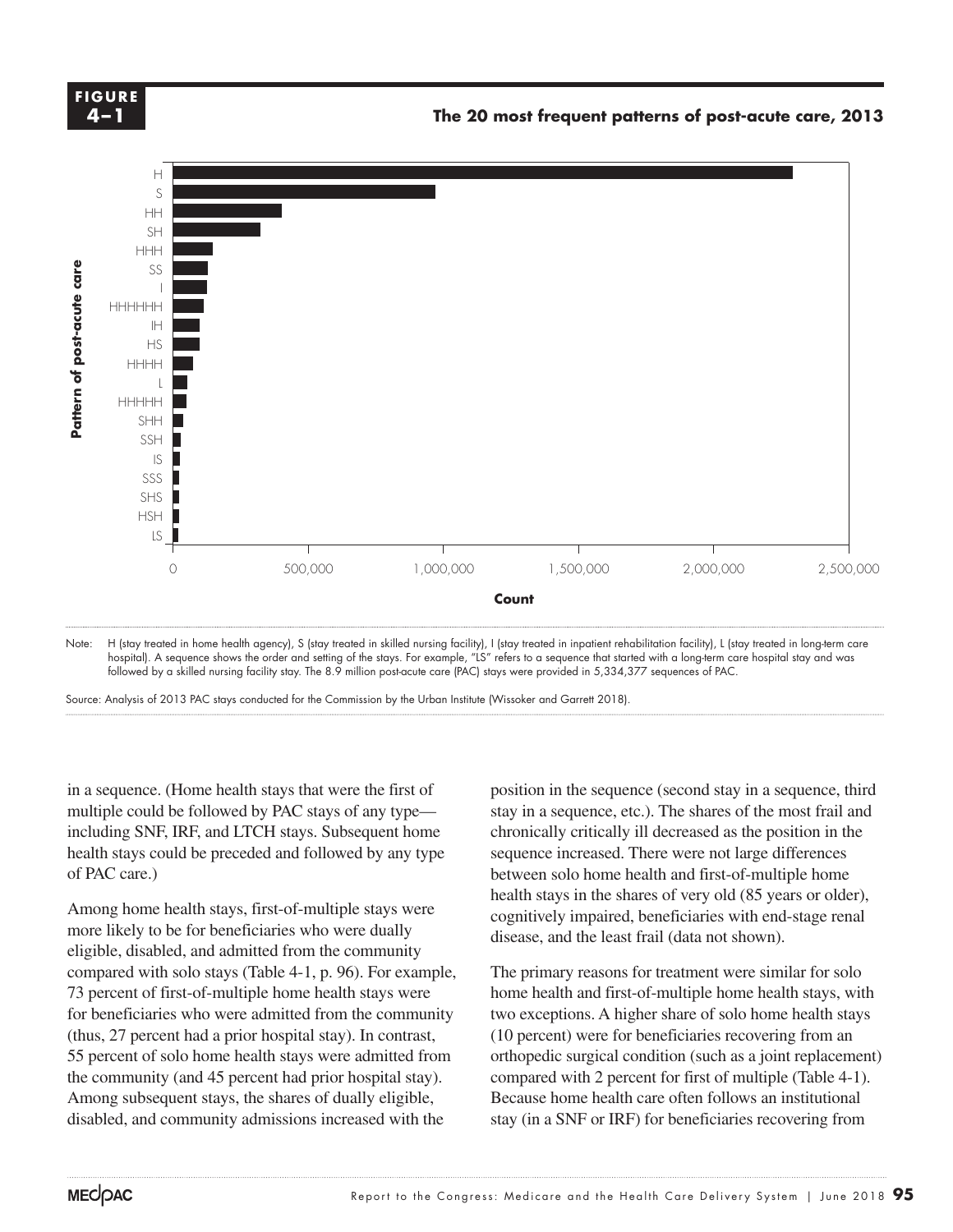#### **4–1 Characteristics of beneficiaries with single or multiple PAC stays**

| <b>Position in</b><br>sequence      | <b>Number</b><br>of stays | Dual<br>eligible | <b>Disabled</b> | Community<br>admission | <b>Most</b><br>frail | <b>Chronically Multiple</b><br>critically<br>ill | body<br>systems | <b>Orthopedic</b><br>surgery | Cardio-<br>vascular<br>medical | Unusually<br>high<br>cost |
|-------------------------------------|---------------------------|------------------|-----------------|------------------------|----------------------|--------------------------------------------------|-----------------|------------------------------|--------------------------------|---------------------------|
| All                                 | 8,877,513                 | 32%              | 26%             | 50%                    | 11%                  | 5%                                               | N/A             | 10%                          | 15%                            | 11%                       |
| Home health stays                   |                           |                  |                 |                        |                      |                                                  |                 |                              |                                |                           |
| Solo                                | 2,290,337                 | 29%              | 24%             | 55%                    | 7%                   | 3%                                               | N/A             | 10%                          | 13%                            | 8%                        |
| First of multiple                   | 1,020,688                 | 38               | 29              | 73                     | 6                    | 2                                                | N/A             | 2                            | 19                             | 16                        |
| Second                              | 1,388,388                 | 32               | 26              | 66                     | 7                    | 3                                                | N/A             | 9                            | 17                             | 11                        |
| Third                               | 581,866                   | 36               | 30              | 86                     | 4                    |                                                  | N/A             |                              | 21                             | 10                        |
| Fourth                              | 319,637                   | 39               | 32              | 90                     | 4                    |                                                  | N/A             |                              | 22                             | 10                        |
| Fifth                               | 196,815                   | 41               | 33              | 92                     | 4                    | 0                                                | N/A             | 0                            | 22                             | 9                         |
| Sixth                               | 125,718                   | 43               | 34              | 94                     | 3                    | 0                                                | N/A             | 0                            | 22                             | 8                         |
| Institutional post-acute care stays |                           |                  |                 |                        |                      |                                                  |                 |                              |                                |                           |
| Solo                                | 1,144,855                 | 33%              | 24%             | 11%                    | 21%                  | 11%                                              | 18%             | 17%                          | 8%                             | 11%                       |
| First of multiple                   | 847,483                   | 24               | 21              | 7                      | 21                   | 12                                               | 15              | 25                           | 7                              | 9                         |
| Second                              | 479,783                   | 31               | 24              | 12                     | 22                   | 8                                                | 18              | 10                           | 11                             | 11                        |
| Third                               | 164,420                   | 32               | 25              | 15                     | 22                   | 6                                                | 19              | 8                            | 12                             | 11                        |
| Fourth                              | 59,590                    | 33               | 26              | 15                     | 22                   | 6                                                | 21              | 8                            | 12                             | 11                        |
| Fifth                               | 24,018                    | 34               | 27              | 15                     | 23                   | 6                                                | 23              | 8                            | 12                             | 12                        |
| Sixth                               | 9,255                     | 34               | 27              | 15                     | 25                   | 7                                                | 23              | 8                            | 12                             | 15                        |

Note: PAC (post-acute care), N/A (not applicable). "Institutional post-acute care" refers to stays in skilled nursing facilities (SNFs), inpatient rehabilitation facilities (IRFs), and long-term care hospitals (LTCHs). The table shows the share of stays with the respective characteristic(s). Because each row and column is independent, the rows and columns will not sum to 100 percent. "First-of-multiple" PAC stays are stays discharged to subsequent PAC settings—either home health or institutional PAC. Second, third, fourth, fifth, and sixth stays could be preceded and/or followed by PAC stays of any type, home health or institutional. For example, a third home health stay was third in a sequence of PAC stays, and the sequence could include home health and institutional PAC stays before and after the third stay. Dual-eligible beneficiaries are eligible for Medicare and Medicaid. "Most frail" refers to stays assessed as having most frail patients using the JEN Frailty Index. (The JEN Frailty Index is an algorithm that identifies frail older adults who may be at risk for institutionalization.) "Chronically critically ill" refers to stays for beneficiaries who spent eight or more days in an intensive care or coronary care unit. "Severely ill" refers to stays for patients who were treated in institutional PAC and categorized as severity of illness level 4 during the immediately preceding hospital stay. "Multiple body systems" refers to stays for patients with diagnoses that involved five or more body systems and were treated in institutional PAC settings (thus, "not applicable" in the home health portion of the table). "Unusually high cost" refers to stays that would be included in an outlier pool set at 5 percent for home health stays and 5 percent for institutional PAC stays.About 12,000 stays were excluded from the analysis because the dates on the claims overlapped. Other combinations of visits with seven or more stays in the sequence are not shown.

Source: Analysis of 2013 PAC stays conducted for the Commission by the Urban Institute (Wissoker and Garrett 2018).

orthopedic surgery, the share of second stays for this condition jumps to 9 percent. The share of stays for beneficiaries being treated for a cardiovascular medical condition was higher among first-of-multiple stays compared with solo stays (19 percent vs. 13 percent).

#### **Characteristics of solo and multiple institutional PAC stays**

To assess whether there were differences between beneficiaries with solo institutional PAC stays versus beneficiaries with multiple stays that included one or more institutional PAC stays, we compared the beneficiaries' characteristics and primary reason for treatment. We compared institutional solo stays, first-of-multiple sequences, and subsequent stays in a PAC sequence.

(Institutional stays that were the first of multiple could be followed by PAC stays of any type—including SNF, HHA, IRF, and LTCH. Subsequent institutional stays could be preceded and followed by any type of PAC care.)

The patterns for institutional PAC stays were opposite those for home health stays. First-of-multiple stays were less likely than solo stays to be for beneficiaries who were dually eligible, disabled, or admitted from the community. For example, 24 percent of first-of-multiple stays were for dual-eligible beneficiaries compared with 33 percent of solo stays. The frequency of these characteristics increased with the timing of the stay, though differences were small. In multi-stay sequences, indicators of patient complexity (the shares of beneficiaries who were most frail or who had conditions that involved multiple body systems)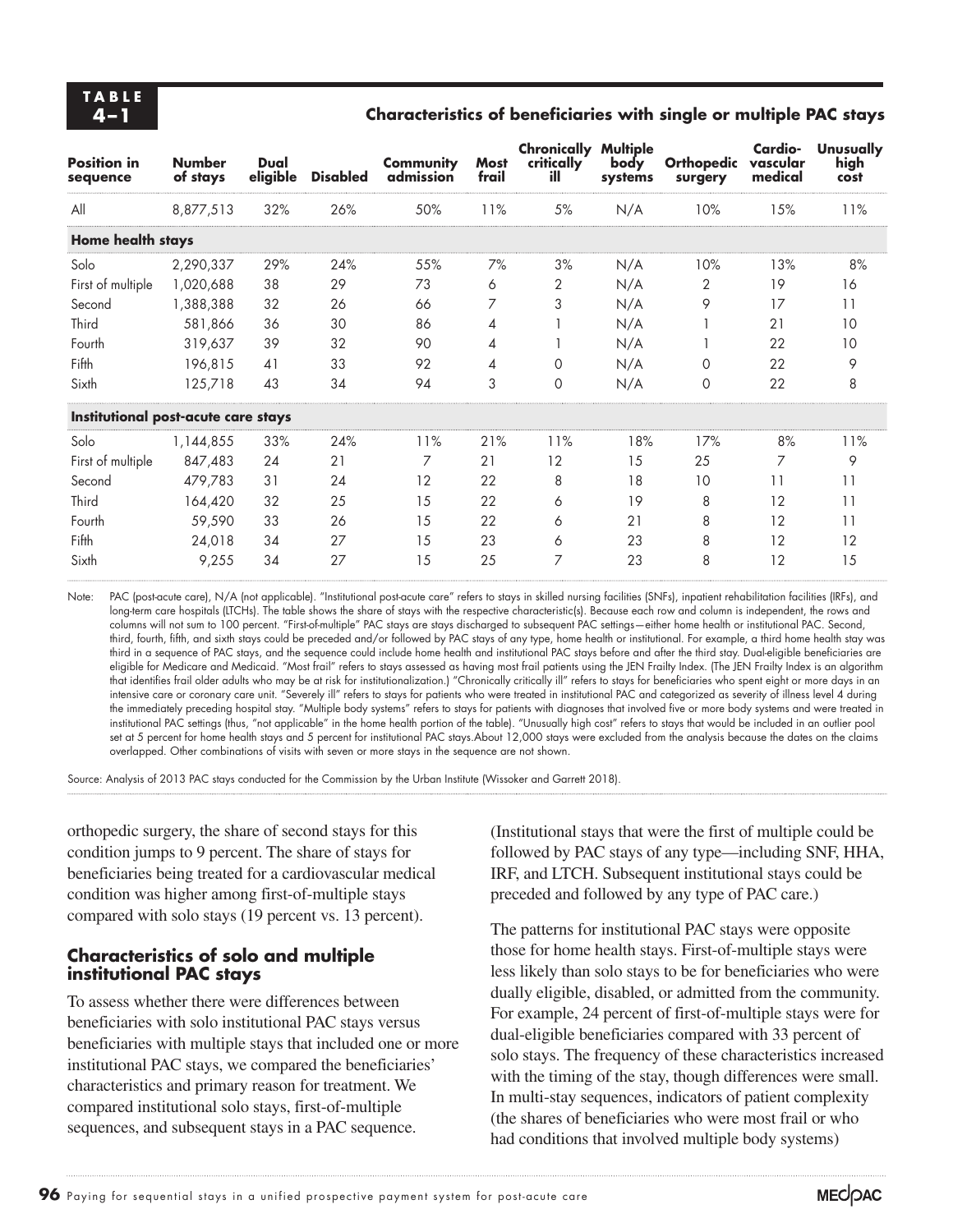#### **4–2 Provider characteristics of post-acute care stays, by position of the stay in a sequence of care**

| <b>Position in sequence</b>         | <b>Number</b><br>of stays | Nonprofit | For profit | <b>Hospital</b><br>based | <b>Freestanding</b> |
|-------------------------------------|---------------------------|-----------|------------|--------------------------|---------------------|
| All                                 | 8,877,513                 | 27%       | 70%        | 11%                      | 89%                 |
| <b>Home health stays</b>            |                           |           |            |                          |                     |
| Solo                                | 2,290,337                 | 36%       | 61%        | 14%                      | 86%                 |
| First of multiple                   | 1,020,688                 | 21        | 76         | 8                        | 92                  |
| Second                              | 1,388,388                 | 25        | 72         | 9                        | 91                  |
| Third                               | 581,866                   | 19        | 79         |                          | 93                  |
| Fourth                              | 319,637                   | 17        | 81         | 6                        | 94                  |
| Fifth                               | 196,815                   | 16        | 82         | 6                        | 94                  |
| Sixth                               | 125,718                   | 15        | 82         | 5                        | 95                  |
| Institutional post-acute care stays |                           |           |            |                          |                     |
| Solo                                | 1,144,855                 | 28%       | 67%        | 11%                      | 89%                 |
| First of multiple                   | 847,483                   | 32        | 63         | 19                       | 81                  |
| Second                              | 479,783                   | 34        | 71         | 8                        | 92                  |
| Third                               | 164,420                   | 23        | 73         | 8                        | 92                  |
| Fourth                              | 59,590                    | 22        | 74         | 8                        | 92                  |
| Fifth                               | 24,018                    | 21        | 76         | 8                        | 92                  |
| Sixth                               | 9,255                     | 19        | 76         | 8                        | 92                  |

Note: "Institutional post-acute care" includes stays in skilled nursing facilities (SNFs), inpatient rehabilitation facilities (IRFs), and long-term care hospitals (LTCHs). "Firstof-multiple" post-acute care (PAC) stays include stays discharged to subsequent PAC—either home health or institutional PAC. Second, third, fourth, fifth, and sixth stays could be preceded and/or followed by PAC stays of any type, home health or institutional. For example, a third home health stay was third in a sequence of PAC stays, and the sequence could include home health and institutional PAC stays before and after the third stay. About 12,000 stays were excluded from the analysis because the dates on the claims overlapped. The 3 percent of stays provided in government providers are not shown.

Source: Analysis of 2013 PAC stays conducted for the Commission by the Urban Institute (Wissoker and Garrett 2018).

increased with the sequence's stay count. For example, 15 percent of first-of-multiple stays had conditions that involved multiple body systems compared with 23 percent of institutional stays that were the fifth and 23 percent that were the sixth in a sequence of PAC stays.

Differences in the clinical reasons for treatment were similar across institutional PAC stays, except that a larger share of first-of-multiple stays compared with solo stays were for beneficiaries recovering from orthopedic surgery (25 percent of first-of-multiple stays vs. 17 percent of solo stays). Stays in longer sequences were for beneficiaries who were generally more medically complex than for beneficiaries with shorter sequences.

#### **Characteristics of providers of solo and multi-stay sequences**

In addition to differences in the ownership and type of providers (freestanding and hospital based) treating solo

and multi-stay sequences, differences also were found between home health and institutional PAC stays (Table 4-2). Among home health stays, a larger share of first-ofmultiple stays (76 percent) were provided by for-profit agencies compared with solo stays (61 percent), and the share increased for stays later in the sequence, reaching 82 percent of fifth and sixth stays. By type of HHA, a smaller share of solo home health stays (86 percent) were furnished by freestanding HHAs compared with 92 percent of first of multiple and, again, the shares of stays provided by freestanding HHAs increased for later stays, comprising 95 percent of sixth stays.

Differences in ownership and facility type were smaller among institutional PAC stays. Compared with solo institutional PAC stays, first-of-multiple stays were more frequently (32 percent) treated in nonprofit facilities compared with 28 percent of solo stays, and the share of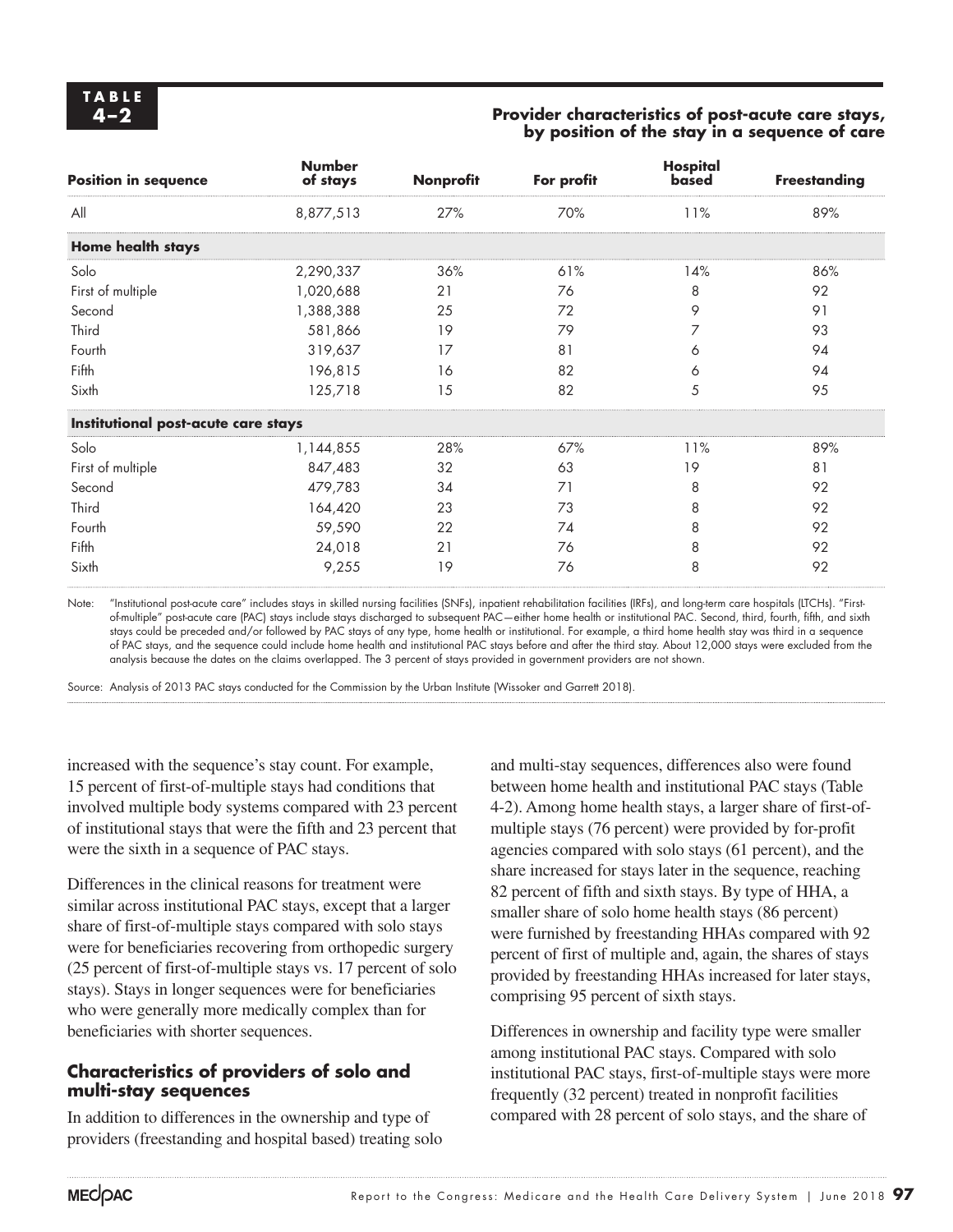# **Estimates of PAC costs and PAC PPS payments**

The 8.9 million post-acute care (PAC) stays in 2013 that have been used in previous Commission research on the unified PAC prospective payment system (PPS) were the starting point for this work on sequential stays (Medicare Payment Advisory Commission 2016). To estimate the costs of each stay, information from claims and Medicare cost reports and—as required by the Improving Medicare Post-Acute Care Transformation Act of 2014—data from CMS's Post-Acute Care Payment Reform Demonstration (PAC–PRD) were used. Therapy and nontherapy costs were estimated using 2013 PAC claims and 2013 Medicare cost reports (see online Appendix 4-A, available at http://www. medpac.gov, for a full discussion of the methodology). We took advantage of the unique stay-level information on routine costs collected in the PAC–PRD (and not available elsewhere) to estimate routine costs using a

regression model and applied this model to the 2013 PAC stays. The cost of each stay reflects, in part, the differences in costs across settings.

To estimate payments, the PAC PPS design relies on models that predict the cost of each stay using patient and stay characteristics. The following patient and stay information was used to predict the cost of each stay: patient demographics (e.g., age and disability), primary reason to treat, comorbidities, cognitive status, impairments (e.g., difficulty swallowing and bowel incontinence), measures of severity, and use of special treatments (e.g., ventilator care). We included these factors in the risk adjustment because they captured different dimensions of a patient that could influence the cost of care. The Secretary could consider other dimensions or other measures of the same dimensions in the final design.

*(continued next page)*

stays treated in nonprofit facilities decreased in later stays. A higher share of first-of-multiple institutional PAC stays were furnished by hospital-based providers (19 percent) compared with solo institutional PAC stays (11 percent), but the mix across later stays was the same.

We did not explore whether providers that are members of vertically integrated systems (with different settings included in their holdings) have different patterns of care. Given a common financial stake, providers with these linkages would have an incentive to refer beneficiaries to subsequent care.

## **PAC PPS payments need to align with the cost of stays throughout a sequence of post-acute care**

Our analysis found that the average cost of stays declined over the course of sequential PAC stays, especially for home health stays (see text box on estimates of PAC

costs and PAC PPS payments). Although estimated PAC PPS payments (which adjust for differences in patient characteristics) for institutional PAC stays would be aligned with the lower average costs of later stays, PAC PPS payments for home health stays would not be. As a result, later home health stays would be increasingly profitable. These findings suggest the need for a payment adjustment for later home health stays similar to the adjustment in the home health PPS. Otherwise, providers will have an incentive to furnish additional stays.

#### **Why costs might vary throughout a sequence of care**

It is possible that the average costs of stays differ throughout a sequence as patients' care needs evolve. Early stays are more likely to include beneficiaries recovering from acute events and receiving services aimed at getting the beneficiaries functioning as independently as possible. Later PAC stays may focus on strengthening beneficiaries and managing chronic conditions, which may require fewer resources. In addition, stays may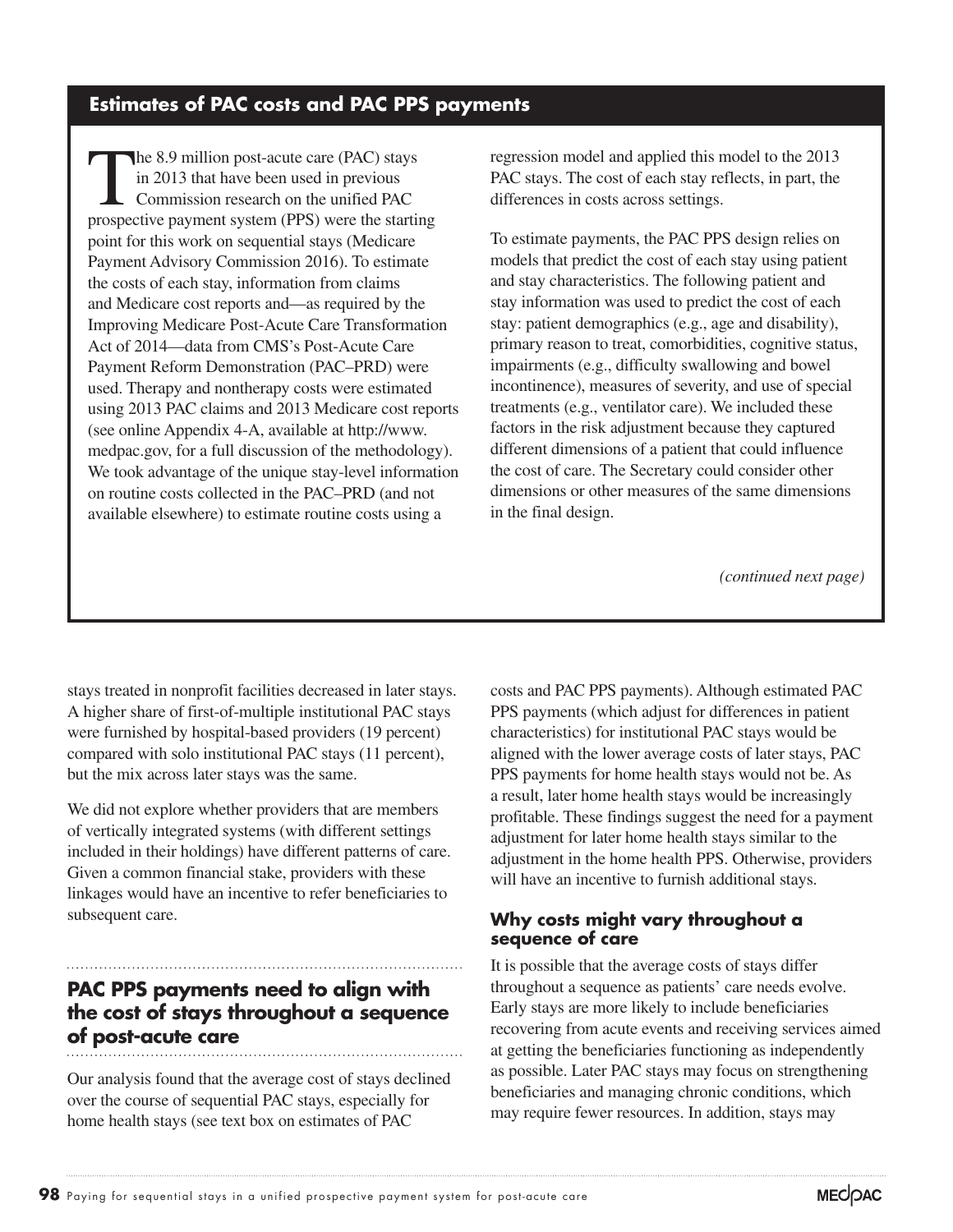# **Estimates of PAC costs and PAC PPS payments (cont.)**

We used Poisson regression models and developed one model to predict the costs of routine and therapy care for stays in the four PAC settings and a separate model to predict nontherapy ancillary (NTA) costs for stays in skilled nursing facilities, independent rehabilitation facilities, and long-term care hospitals. We developed a separate model for NTA services because the home health care benefit does not cover these services. A home health indicator was included in the model to account for this setting's considerably lower costs compared with institutional PAC. Without this adjustment, home health stays would be substantially overpaid and the other PAC providers would be substantially underpaid. The design does not consider differences in costs across institutional settings in establishing payments for stays.

Payments also include two outlier policies—one for unusually high-cost stays and another for unusually short stays. A high-cost outlier policy protects providers from incurring exceptionally large losses from treating

unusually high-cost stays and helps ensure beneficiary access to services. A short-stay policy protects the program and taxpayers from excessive payments that would otherwise be paid for unusually short stays. Instead of being paid a full stay amount, short stays are paid a daily rate for the duration of the stay. (For details of these designs, see the Commission's June 2016 report to the Congress (Medicare Payment Advisory Commission 2016).) Payments were adjusted for budget neutrality so that total payments across the four settings are the same as under the current payment systems.

The payments and costs were updated from 2013 to 2017 (Medicare Payment Advisory Commission 2017). To estimate payments in 2017, payments were updated using each setting's market basket update net of the adjustments made by CMS (e.g., for productivity and any coding adjustments). Costs were updated to 2017 using the average cost increases by PAC setting. ■

have different average costs throughout a sequence if they involve a different mix of settings. Beneficiaries may transition between settings as they no longer meet coverage requirements for a given setting. However, distinctions between the costs of home health care and institutional PAC were already considered in a PAC PPS design, while differences across institutional PAC settings are intentionally not factored into payments (payments are "site neutral"). Therefore, the cost differences due to setting should not be a factor in evaluating whether payments require further adjustment.

#### **The average cost of stays declines throughout a sequence of care**

The average cost of home health and institutional PAC stays declined throughout a course of care. For home health stays, the average cost of last stays in the sequence was considerably lower than the cost of a first stay in the sequence (Table 4-3, p. 100). For example, in twostay sequences, the cost of the first stay averaged \$2,699 compared with \$2,278 for the second stay (16 percent lower

than the first). In a five-stay home health sequence, the average cost of the fifth stay was 26 percent lower than the first stay (\$1,896 compared with \$2,574 for the first stay). Beneficiary characteristics are unlikely to explain these large cost differences, which is consistent with findings from extensive work conducted for the Commission on the cost of home health episodes (Wissoker and Garrett 2015) (see online Appendix 4-A, available at http://www.medpac. gov, for more information). That work found that clinical characteristics explain little of the variation in costs across episodes. If payments are not aligned to the declining cost of stays, later stays will be increasingly profitable and create an incentive for HHAs to furnish additional stays.

The average cost of institutional PAC stays generally declined throughout a sequence, though the pattern was a little more variable and the differences were smaller compared with home health stays. Except for the two-stay sequence, the costs of later stays were between 7 percent and 12 percent lower than first-stay costs. Compared with later stays, first-stay costs were higher in part because they involved a costlier mix of settings (with higher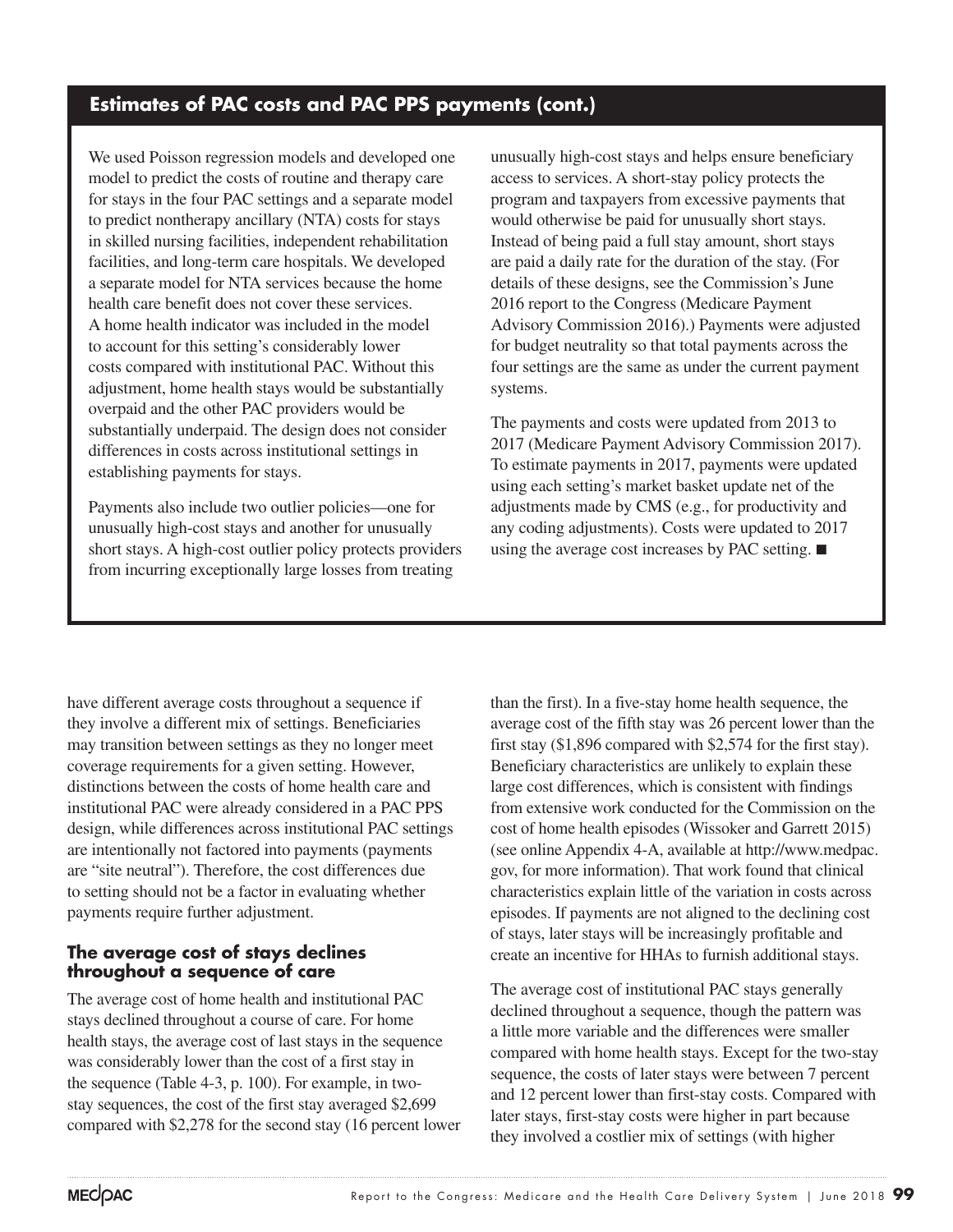#### **4–3 Average costs of stays generally decline over a sequence of care**

**Sequence length (number of stays)**

| <b>Position in sequence</b>         | 1 stay     | 2 stays  | 3 stays  | 4 stays  | 5 stays  | 6 stays  |  |  |
|-------------------------------------|------------|----------|----------|----------|----------|----------|--|--|
| <b>Home health stays</b>            |            |          |          |          |          |          |  |  |
| First                               | $$2.190*$  | \$2,699  | \$2,611  | \$2,592  | \$2,574  | \$2,174  |  |  |
| Second                              |            | 2,278    | 2,565    | 2,430    | 2,356    | 2,056    |  |  |
| Third                               |            |          | 2,087    | 2,343    | 2,226    | 1,986    |  |  |
| Fourth                              |            |          |          | 1,982    | 2,204    | 1,982    |  |  |
| Fifth                               |            |          |          |          | 1,896    | 1,979    |  |  |
| Sixth                               |            |          |          |          |          | 1,790    |  |  |
| Institutional post-acute care stays |            |          |          |          |          |          |  |  |
| First                               | $$14,245*$ | \$13,948 | \$15,191 | \$16,097 | \$16,740 | \$17,506 |  |  |
| Second                              |            | 14.318   | 14,334   | 14.785   | 15,162   | 16,147   |  |  |
| Third                               |            |          | 14,100   | 14,821   | 15,205   | 15,966   |  |  |
| Fourth                              |            |          |          | 14,287   | 15,052   | 15,784   |  |  |
| Fifth                               |            |          |          |          | 14,677   | 16,016   |  |  |
| Sixth                               |            |          |          |          |          | 16,246   |  |  |

Note: Second, third, fourth, fifth, and sixth home health stays could be preceded and followed by post-acute care (PAC) stays of any type—including skilled nursing facility (SNF), inpatient rehabilitation facility (IRF), and long-term care hospital (LTCH) stays. Second, third, fourth, fifth, and sixth institutional stays could be preceded and followed by PAC stays of any type—including SNF, home health, IRF, and LTCH. For example, a third home health stay was third in a sequence of PAC stays, and the sequence could include home health and institutional PAC stays before and after the third stay.

\*The first stay in a one-stay sequence is a solo stay.

Source: Analysis of 2013 PAC stays conducted for the Commission by the Urban Institute (Wissoker and Garrett 2018).

shares of stays in IRFs: 21 percent of first-of-multiple stays compared with 10 percent of fifth stays (data not shown)). If risk adjustment does not adequately capture the differences in patient complexity throughout the sequence, later stays will be less profitable, and providers of subsequent stays could be discouraged from admitting these beneficiaries, creating placement problems for beneficiaries with extended PAC needs.

#### **Profitability would increase throughout a sequence of home health care but remain relatively uniform for institutional PAC stays**

We found that payments estimated by our prototype PAC PPS design for home health stays were not evenly aligned with these stays' declining costs, so that later stays were considerably more profitable than earlier stays (Table 4-4). PAC PPS payments are risk adjusted for differences in patient characteristics (see text box on estimates of costs and payments, pp. 98–99). For example, in a three-stay

sequence, payments for the first stay would be 5 percent higher than the average cost (a payment-to-cost ratio (PCR) of 1.05), but payments for the third stay would be 24 percent higher than costs (PCR  $= 1.24$ ). The pattern of increasing profitability was consistent across sequences, and later stays in longer sequences were more profitable compared with earlier stays. For example, the PCR for the last stay in the two-stay sequence was 1.16 but increased to 1.41 for the last stay in a six-stay sequence. Ideally, differences in the cost of stays would be captured by the case-mix adjusters. However, the higher profitability for later home health stays suggests the need for an adjustment to payments based on the timing of the stay to more closely align payments with costs. Otherwise, HHAs could generate additional profits by recertifying beneficiaries for additional home health care, assuming the beneficiary continued to meet coverage rules. Such a refinement of the PAC PPS would be consistent with the current payment system for HHAs that lowers payments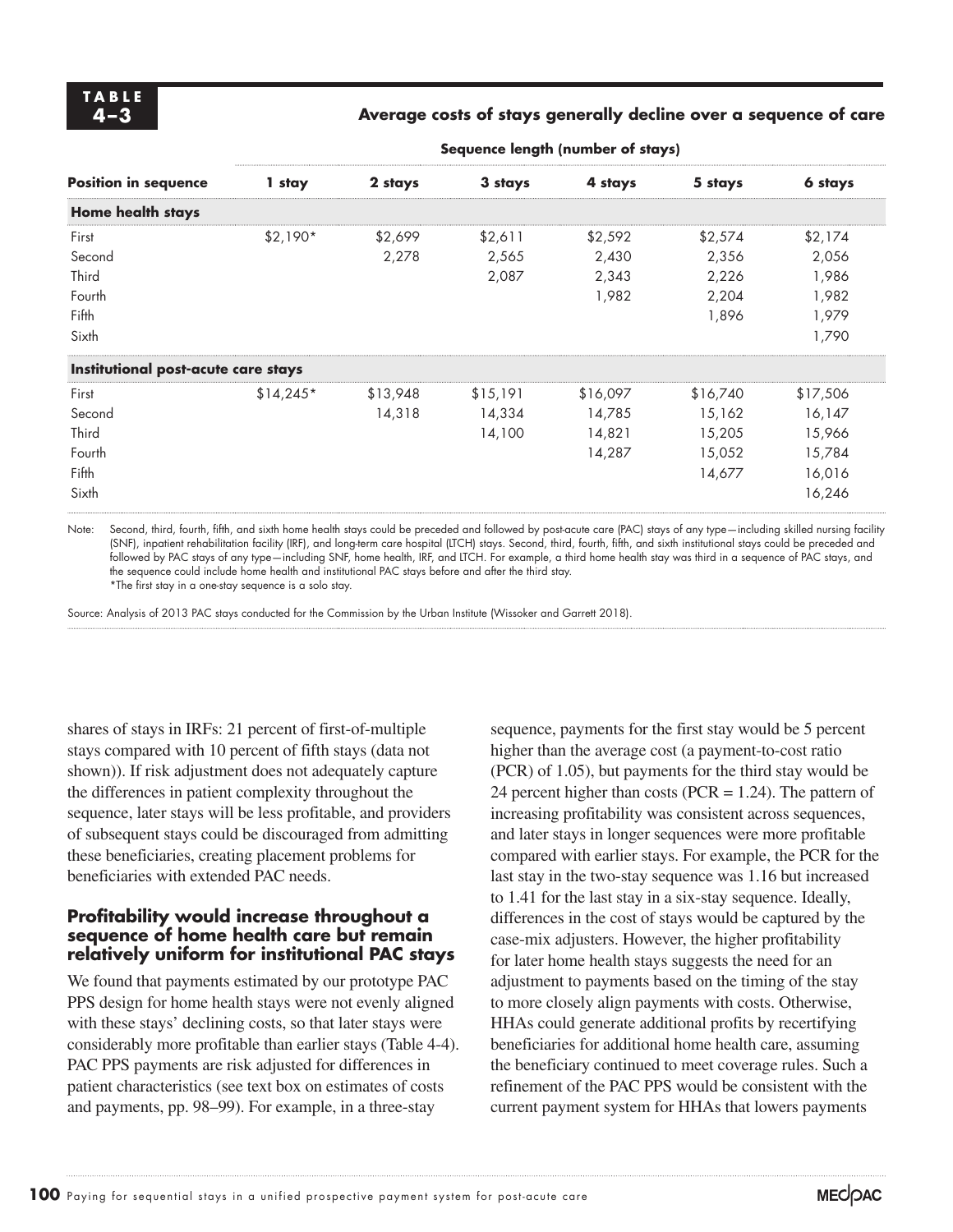#### **4–4 Under our proposed PAC PPS, payment-to-cost ratios would increase for later home health stays but would be relatively uniform for institutional PAC stays**

**Sequence length (number of stays)**

| 1 stay                              | 2 stays | 3 stays | 4 stays | 5 stays | 6 stays |
|-------------------------------------|---------|---------|---------|---------|---------|
|                                     |         |         |         |         |         |
| $1.16*$                             | 1.01    | 1.05    | 1.06    | 1.07    | 1.22    |
|                                     | 1.16    | 1.08    | 1.13    | 1.16    | 1.22    |
|                                     |         | 1.24    | 1.16    | 1.21    | 1.31    |
|                                     |         |         | 1.29    | 1.22    | 1.31    |
|                                     |         |         |         | 1.34    | 1.31    |
|                                     |         |         |         |         | 1.41    |
| Institutional post-acute care stays |         |         |         |         |         |
| $1.14*$                             | 1.17    | 1.12    | 1.10    | 1.08    | 1.05    |
|                                     | 1.13    | 1.14    | 1.12    | 1.12    | 1.08    |
|                                     |         | 1.14    | 1.11    | 1.10    | 1.07    |
|                                     |         |         | 1.14    | 1.11    | 1.08    |
|                                     |         |         |         | 1.13    | 1.08    |
|                                     |         |         |         |         | 1.06    |
|                                     |         |         |         |         |         |

Note: PAC (post-acute care), PPS (prospective payment system). The ratio of payments to costs is a measure of profitability. Payments are estimated PAC PPS payments. Institutional post-acute care includes stays in skilled nursing facilities (SNFs), inpatient rehabilitation facilities (IRFs), and long-term care hospitals (LTCHs). Second, third, fourth, fifth, and sixth home health (HH) stays could be preceded and followed by PAC stays of any type—including SNF, IRF, and LTCH stays. Second, third, fourth, fifth, and sixth institutional stays could be preceded and followed by PAC stays of any type—including SNF, HH, IRF, and LTCH. For example, a third home health stay was third in a sequence of PAC stays, and the sequence could include home health and institutional PAC stays before and after the third stay. \*The first stay in a one-stay sequence is a solo stay.

Source: Analysis of 2013 PAC stays conducted for the Commission by the Urban Institute (Wissoker and Garrett 2018).

for third and later episodes of home health care. The changes to the HHA PPS proposed by CMS in 2017 also include a large adjustment for subsequent stays to reflect the lower average resource use for these episodes (for example, a 39 percent reduction for later stays admitted from the community) (Centers for Medicare & Medicaid Services 2017).

In contrast, PPS payments for institutional PAC stays would be more consistently aligned with the cost of stays throughout sequences, with much smaller variation in the profitability across stays in a sequence. Although the profitability of stays would generally increase for later stays, the patterns would be more uneven and the differences would be much smaller. For example, the PAC PPS payments for three-stay sequences would range from 12 percent to 14 percent higher than the average cost of stays (payment-to-cost ratio of 1.12 to 1.14). For five-stay sequences, the PCRs would range from 1.08 for the first stay to 1.13 for the fifth stay. While profitability would

be lower for institutional PAC stays, they would remain well above the cost of stays. The results for institutional PAC stays indicate that the risk adjustment included in the proposed PAC PPS design would do a reasonable job capturing the differences in patients' characteristics across stays in a sequence. An additional payment adjustment based on the order of the stay in a sequence of care is not needed for institutional PAC stays.

# **Defining the beginning and end of stays when treating in place**

Under a unified PAC PPS with modified regulatory requirements, some providers may choose to treat a broader range of patients than they can under current policies, opting to treat "in place" patients who require changing levels of care during an episode of illness rather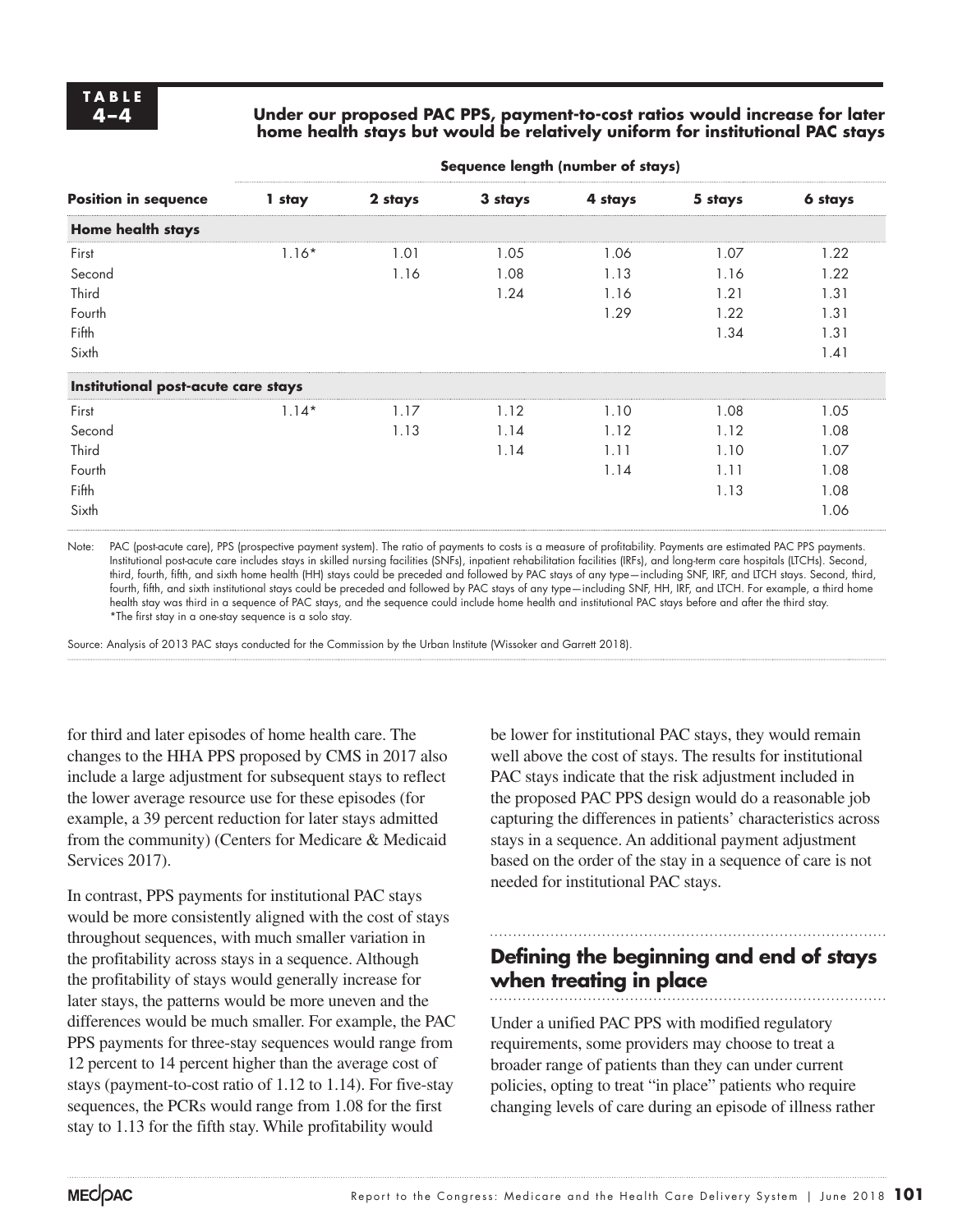#### **Comparison of the number of stays under the proposed PAC PPS design when institutional PAC providers refer beneficiaries to another provider and when they opt to treat in place**



than refer them to another provider. A patient could remain at the same facility and receive intensive services for the early portion of care and less intensive services as recovery progresses. IRFs and LTCHs could opt to treat patients with less intensive care needs (as opposed to transferring them to SNFs), while SNFs could opt to offer services that previously had been furnished by IRFs and LTCHs. Reducing the number of handoffs between providers would lower the risk of poor transitions.

Defining a stay is straightforward when a beneficiary is discharged from one provider and admitted to another; the stay begins at admission to the first PAC provider and ends when discharged to the second (or when discharged home for home health care) (Figure 4-2). Sequential home health care stays are also easy to identify because the unit of service is 60 days, with another home health stay triggered on day 61 of service. In both cases, Medicare makes two payments, one for each stay.

For institutional PAC providers furnishing a continuum of care, the end of one stay and the beginning of another would be less clear. CMS will need a way to distinguish between the different phases of care. Otherwise, with one admission and one discharge, a provider opting to treat in place would receive one payment that may not be sufficient to cover the costs of an extended phase of PAC. Providers that treat in place would then be at a financial disadvantage compared with providers that refer the beneficiary to another level of care. Yet, if treating in place would offer comparable care and reduce the risk of

untoward outcomes from a poor transfer, providers opting to treat in place should not discouraged.

#### **Define a stay based on time**

One approach to defining the beginning and end of stays when treating in place would be to use a fixed period of time—a threshold—to define when the first stay ends.<sup>7</sup> A provider would be paid a PAC PPS amount for the initial stay, but if the stay reaches a certain length, providers would conduct a new assessment and would receive a separate payment based on it. This method would be similar to the day-based definition of home health episodes (currently 60 days, but the Balanced Budget Act of 2018 changes this period to 30-day episodes beginning in 2020). A day-based definition of a stay could be considered for all stays, not just those furnished by providers treating in place.

The advantage of an approach based on length of stay is that it would be clear and relatively simple to administer. The large downside is that it would encourage PAC providers to extend stays beyond the pre-set threshold to establish a subsequent stay and receive an additional payment. Providers' likely response to this financial incentive would increase the share of stays that extend beyond the threshold. Medicare's experience with thresholds illustrates how providers typically adjust their practices in response to thresholds (e.g., HHAs and SNFs have been known to provide additional therapy visits or minutes—respectively—to qualify for higher case-mix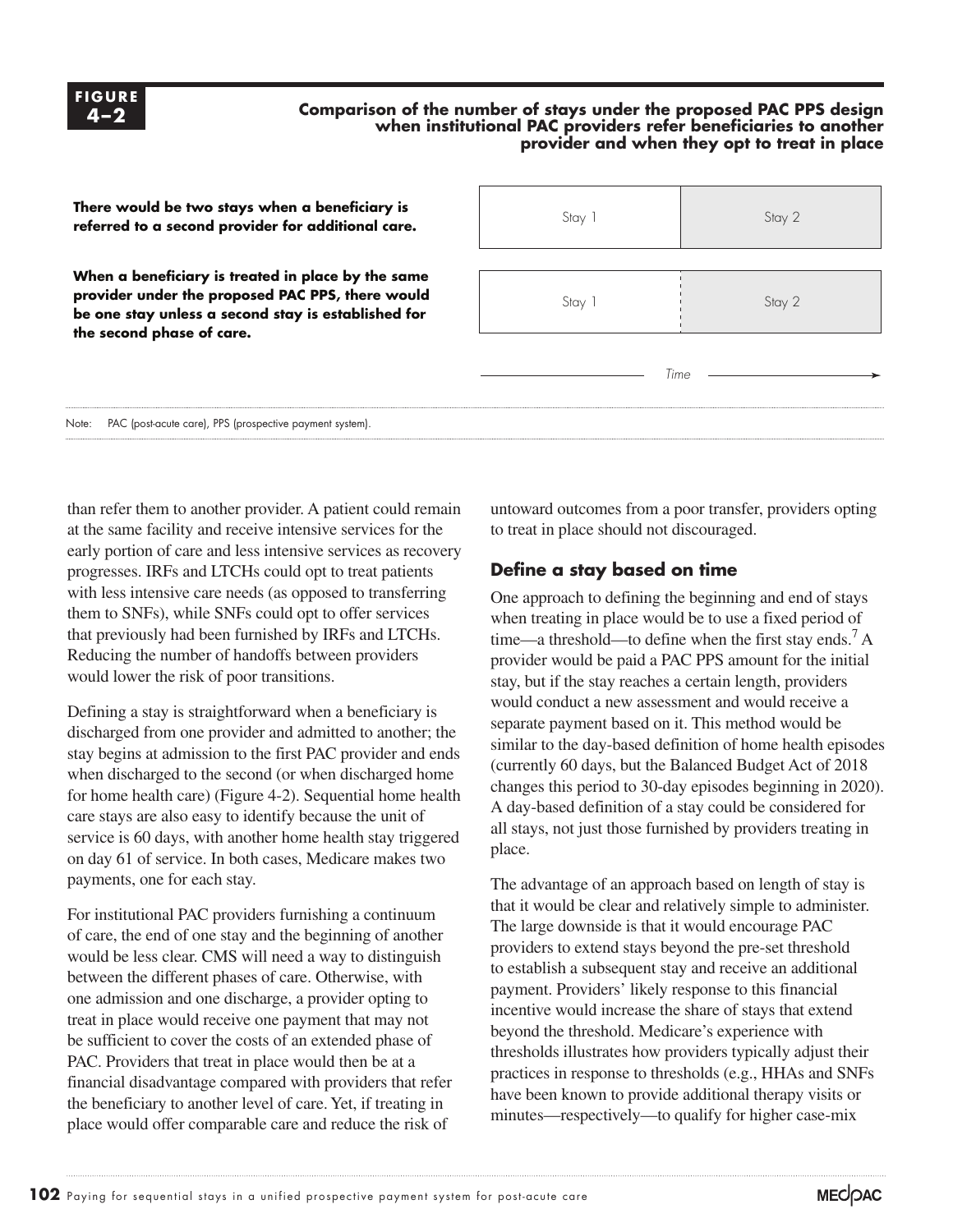payments and LTCHs to extend stays beyond the shortstay outlier threshold to qualify for full payment).

#### **Strategies to counter the incentive to increase the volume of subsequent stays**

Because providers would have an incentive to extend care past a threshold to generate subsequent stays, CMS would need to undertake multiple activities to guard against uncontrolled volume increases. First, it would need to use a relatively long unit of service that would encompass the majority of stays. Second, it would need to develop a short-stay outlier policy, which would weaken the incentive to extend initial stays to garner payment for a second stay. That is, providers would have to extend a stay beyond the day threshold to a number exceeding the short-stay outlier cut-off for the stay to qualify for another full payment. Third, recertification by a beneficiary's physician could be required for the PAC provider to receive an additional payment. Under such a policy, the physician would be required to review the plan of care, attest to the continued need for PAC, and estimate how much longer services would be required, as is done for recertification for home health episodes. Finally, a valuebased purchasing program that included a measure of resource use, such as Medicare spending per beneficiary, could also counter the incentive to generate volume since the added spending would count against the provider's performance.

CMS would need to monitor the frequency of subsequent PAC and examine providers with aberrant patterns. Inevitable differences in stay-level profitability, even if small, could make certain practice patterns more attractive. For example, a large increase in subsequent PAC could indicate that providers are delaying care until after the stays are complete, thereby obtaining full payments for stays and lowering their costs or taking undue advantage of the ability to treat in place to generate an additional stay. Periodic reevaluation of the alignment of payments and costs would indicate whether the Secretary needed to revise the PAC PPS. The Commission previously recommended that the Congress grant the Secretary the authority to revise and rebase the PAC PPS over time to keep payments aligned with the cost of care (Medicare Payment Advisory Commission 2017).

While it would be feasible to design and implement these counter-incentive strategies, Medicare's experience with them suggests that they would not be effective. Many of these strategies are currently in place but have not deterred the provision of PAC of questionable value.

#### **Change the unit of service to an episode of post-acute care**

Another approach would circumvent the multiple issues raised by sequential stays by shifting the unit of service from a stay to an episode of PAC. The episode would include only PAC and would exclude other services. This approach differs in a couple of ways from the "virtual" bundled payment the Center for Medicare & Medicaid Innovation (CMMI) is testing with the Bundled Payments for Care Improvement (BPCI) initiative. Under the BPCI, Medicare continues to make FFS payments to each provider, with retrospective reconciliation between total actual spending and a benchmark amount. The entity is at risk for the cost of all services furnished during the episode, including any hospital care, additional PAC, physician services, and ancillary services. The approach that the Commission will explore is narrower in concept. The unit of service for the PAC PPS would include all PAC for an episode of care, but no other services. Medicare could make one payment to an entity to cover all PAC within the episode. There would be no benchmarks or reconciliation.

If the unit of service for the PAC PPS were an episode of PAC, Medicare would not need to define and set payments for subsequent stays because the entity would be paid for all PAC services provided during the episode, regardless of how many stays that included. Further, a payment adjuster for later home health stays would not be needed because payments for the episode would be based on the average cost of the PAC for the full duration of the episode, including lower cost care toward the end.

An episode-based payment would require one entity to be financially at risk for the entire episode of care. The entity could be the first PAC provider, a health care system, a hospital, an accountable care organization (ACO), a physician group practice, or a third-party convener. This entity would need to have the infrastructure to receive a lump-sum payment from Medicare and, in turn, make payments to any "downstream" PAC provider furnishing care during the episode. If the first PAC provider is the entity at risk, it could opt to furnish all PAC for the episode or refer the beneficiary to another PAC provider that it would pay. Given current practice patterns, we estimate that a minority of episodes (about 18 percent) would involve paying more than one provider, and we would expect this share to decline substantially under a PAC PPS as providers opt to offer a continuum of PAC.8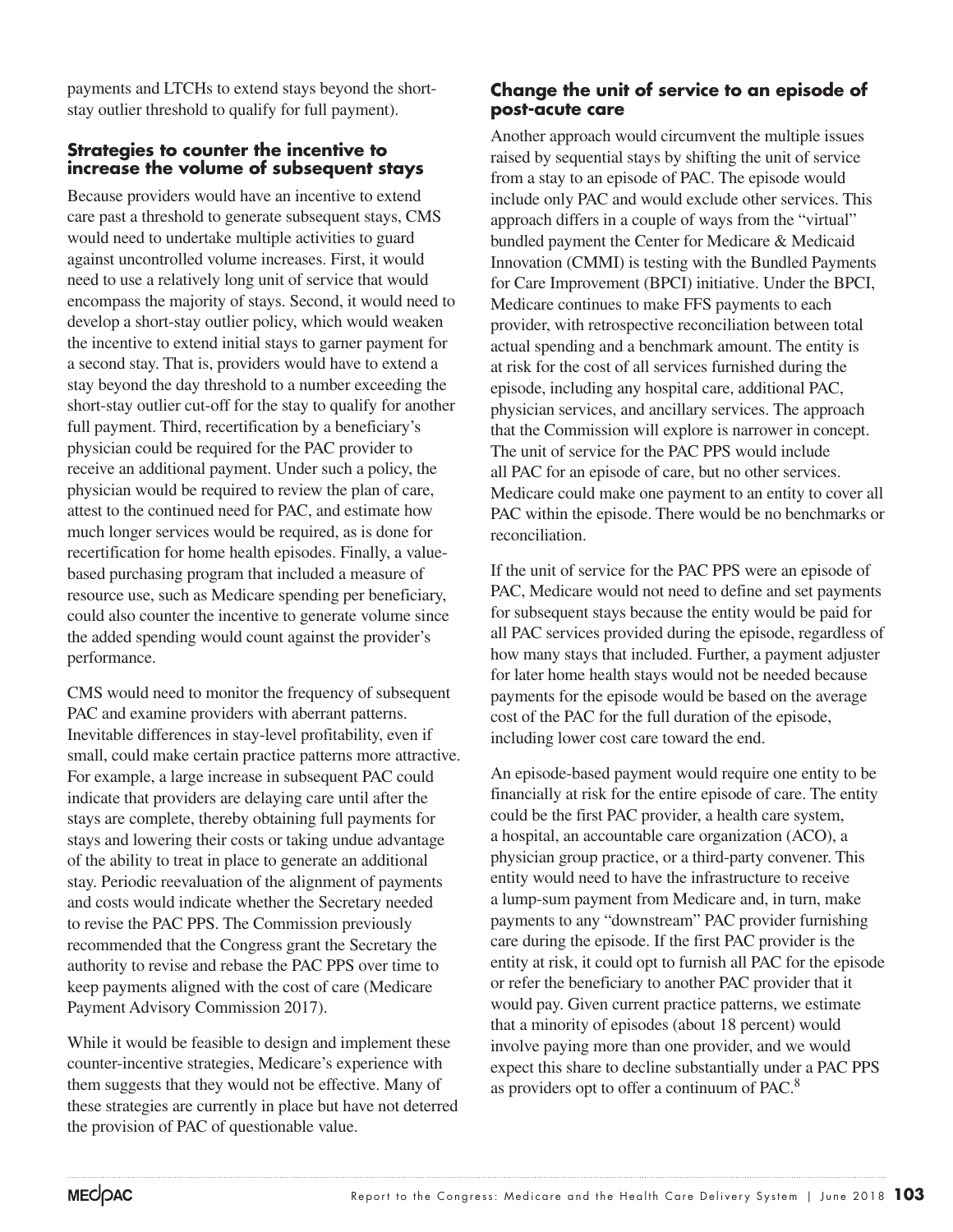Episode-based payments for providers choosing to treat beneficiaries in place underscores the need to align Medicare coverage rules and beneficiary cost-sharing requirements across PAC settings. For example, a prior hospital stay of three days is currently required for SNF coverage but not for HHA, IRF, or LTCH services. As distinctions between particular institutional settings blur and providers opt to offer a broader mix of services, it would make sense to have one set of coverage rules. Likewise, beneficiary cost-sharing requirements currently vary by setting. Standardized cost sharing would enable beneficiaries to select PAC based on their care needs and preferences rather than on financial considerations.

#### **Advantages of episode-based payments**

Using episodes as the unit of care would have numerous advantages. First, an episode-based payment would overcome the distortions inherent in volume-driven FFS payment. Providers would have an incentive to furnish a mix of services to meet a beneficiary's care needs over the entire PAC episode rather than to furnish more stays. Results from CMMI's BPCI initiative indicate participants lowered their use of PAC, which may translate to fewer sequential stays (Lewin Group 2017).

If providers opted to treat in place rather than transfer beneficiaries to another provider, there would be fewer handoffs between providers, and beneficiaries would be less likely to experience poorly coordinated care. Having one entity responsible for payment could also improve care coordination among providers. Entities would be incentivized to improve their follow-up care and use case managers to oversee the PAC, strategies used by some ACOs, bundled payment conveners, and Medicare Advantage plans. In this case, beneficiaries and their families would have a better idea of whom to contact with questions and concerns, thus overcoming a common criticism of FFS care.

Episode-based payment should, in no way, limit a beneficiary's choice of PAC provider. Because the entity in charge could seek to influence a beneficiary's decision about where to get their PAC, Medicare would need to ensure that information given to beneficiaries to aid their decision making did not limit their choice to poor-quality providers.

Another advantage of episode-based payments is that they would align the incentives of PAC providers with those of alternative payment models (such as ACOs and bundled payments) that encourage low-cost, high-quality care. For

those providers not already participating in alternative payment models, an episode approach would give them valuable experience managing beneficiaries across a continuum of care. For them, episode-based payment would represent a stepping stone to accepting more risk, which will be required under broader payment reforms.

As practice patterns change under episode-based payments, CMS would need to periodically evaluate whether payments continue to be aligned with the cost of care and adjust payments as needed. The Commission previously recommended that the Congress grant the Secretary the authority to revise and rebase the PAC PPS over time to keep payments aligned with the cost of care.

#### **Disadvantages of episode-based payments**

There are three potential downsides to episode-based payments. First, providers would have a financial incentive to furnish fewer services than medically appropriate or provide lower quality care if it lowered their costs. The potential for providers to stint on care is inherent in any prospective payment system. Second, with more dollars at stake, episode-based payments could encourage more episodes, resulting in increased program spending. However, the risk of more episodes would be lower than the risk of unnecessary subsequent stays because the decision to use PAC would be made by the beneficiary's physician in consultation with discharge planning staff (as it is now), whereas, under the length of stay approach, the decision to generate additional stays would be made by the PAC provider. Last, an episode-based payment would require the entity at risk to have the infrastructure needed to pay multiple providers. Although episodes that involve multiple providers represent the minority of episodes, some PAC providers would not be ready to accept this level of financial risk or have the administrative infrastructure to set and make payments to other providers. The Commission maintains that the administrative complexities of this approach are far outweighed by the advantages of episode-based payment.

#### **Strategies to counter the potential disadvantages of episode-based payments**

To counter these disadvantages, CMS would need to monitor the frequency of PAC use and examine entities with aberrant utilization patterns. Given the financial incentives of the current payment systems to furnish unnecessary therapy care, changes from current practice would not necessarily signal a worrisome trend. To discourage unnecessary episodes, physicians could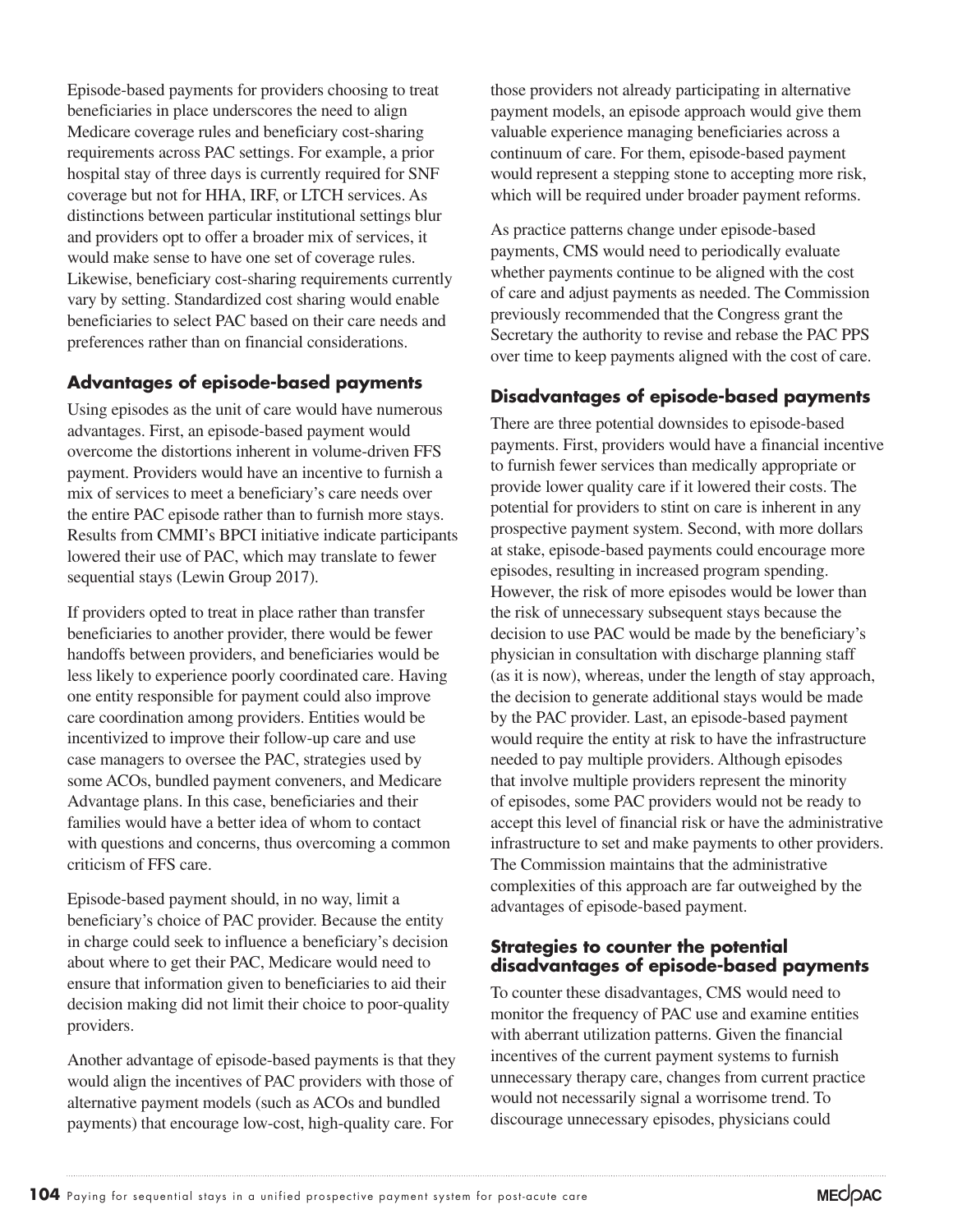be required to attest to the need for PAC. Value-based purchasing that included a measure of resource use could deter providers from delaying care until after the episode window. One such measure, the Medicare spending per beneficiary–PAC, identifies spending during the PAC stay plus 30 days after discharge. To detect stinting, a valuebased policy would also need to include quality measures, such as rates of potentially avoidable (or ambulatory care–sensitive) readmissions and emergency room visits. It could also consider measures of care coordination, such as the number of days between hospital discharge and the first physician visit or the number of transitions while the beneficiary is away from her residence.

#### **Conclusion**

An episode-based PPS would discourage the provision of unnecessary PAC stays and would ready providers for

alternative payment models that require them to assume more risk. The Commission will explore this approach over the coming year. In the meanwhile, CMS should proceed with implementing a stay-based unified PAC PPS. While shifting the unit of service from a stay to an episode would change certain incentives (most notably the incentive to generate unnecessary PAC stays), the most important features of a PAC PPS would remain: correcting the biases of the current PPSs and increasing the equity of payments across all types of stays so that providers have less incentive to selectively admit certain beneficiaries over others. A shift to an episode-based payment should, in no way, be interpreted as a temporary retreat from a PAC PPS. Rather, building on these basic features of a PAC PPS, the Commission will explore bolder approaches that focus providers' efforts on considering beneficiaries' PAC needs throughout the duration of a PAC episode. ■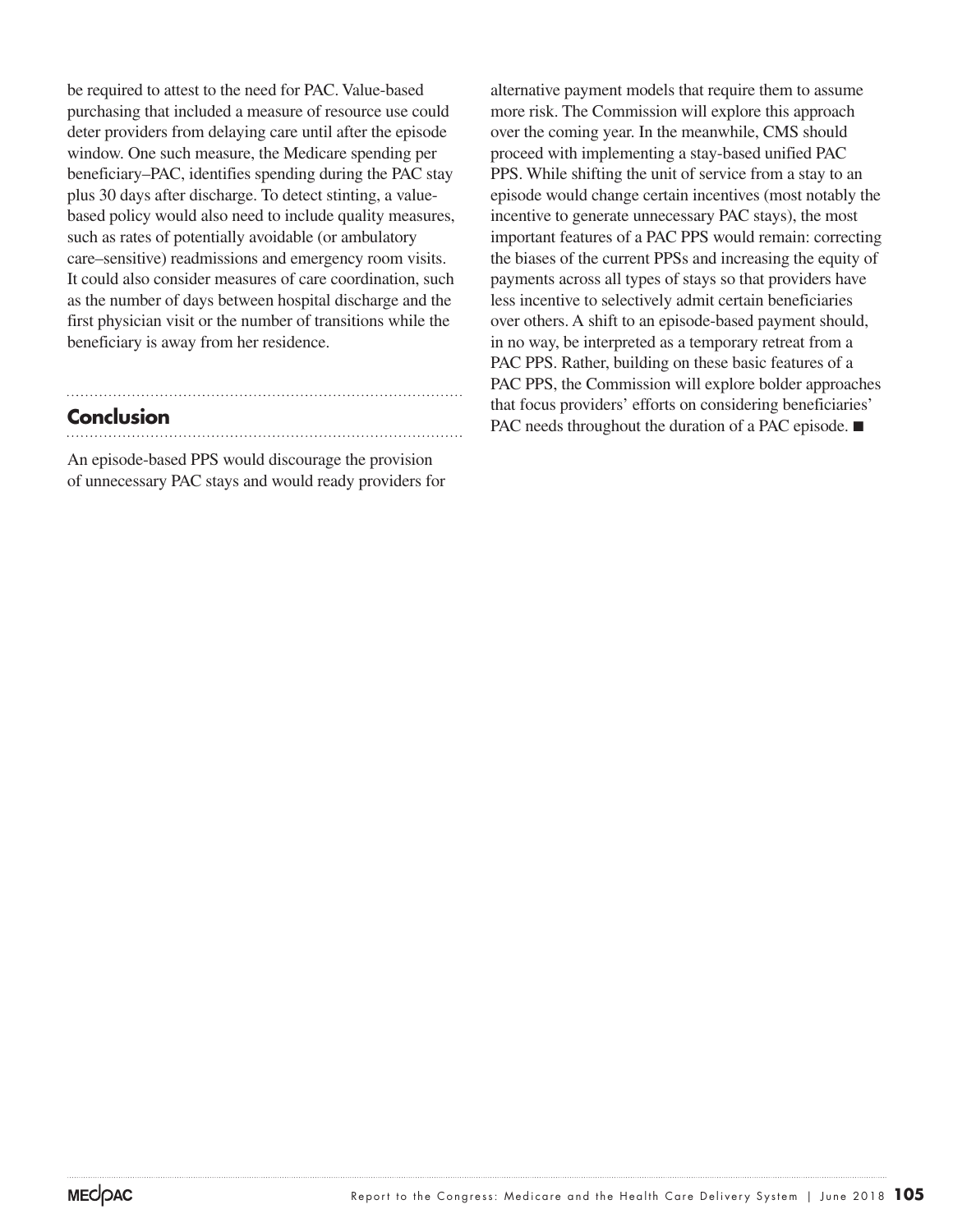# **Endnotes**

- 1 We refer to all care furnished in home health agencies, inpatient rehabilitation facilities, and long-term care hospitals as "post-acute care," even though some of the beneficiaries were admitted from the community. The chapter includes community admissions in all of its work on the unified PAC prospective payment system.
- 2 In this chapter, we examine PAC use by FFS beneficiaries. We do not include PAC use by beneficiaries enrolled in Medicare Advantage.
- 3 Subsequent care in HHAs does not present the same problem because each stay is clearly defined by the 60-day episode.
- 4 The predictors and their relative importance in estimating payments under a PAC PPS were published in 2016 in a report prepared for the Commission by researchers at the Urban Institute (Wissoker and Garrett 2016).
- 5 The intensity of the setting is based on the following hierarchy: LTCHs were considered the most intensive, followed by IRFs, then SNFs, and the least intensive was home health care.
- 6 Current billing rules establish definitions of stays. In a home health stay, an intervening hospital or institutional PAC stay that occurs entirely during a home health care episode does not change the counting of the 60 days that define an episode and does not establish separate episodes for the care before and after the intervening stay. For SNF stays, an intervening hospital or PAC stay establishes separate SNF stays, one before the intervening event and another after. In IRFs, the duration of the interruption (for a hospital or other PAC stay) and whether the beneficiary returns to the same facility establishes whether the original IRF stay continues after the

intervention. If the intervening event is three days or less and the beneficiary returns to the same facility, the original IRF stay continues. If the intervening event is longer than three days or the beneficiary goes to a different facility after the intervening event, there are two IRF stays—one before the event and another after the event. In LTCHs, the duration of the interruption and whether the beneficiary returns to the same LTCH define whether a separate stay is established. An LTCH stay is counted as one if the intervening stay is in an acute hospital and shorter than 10 days, in an IRF and is shorter than 28 days, or in a SNF and is shorter than 46 days. If the intervening stay is longer than those limits or if the beneficiary is transferred to a different LTCH, there are two LTCH stays.

- 7 The Commission considered another approach that would define stays using a phase of care. As care needs evolved, a provider would on paper "discharge" the beneficiary from the first phase and "admit" her to the second phase, triggering two payments. It was not clear whether criteria could differentiate a new phase of care from normal disease progression or healing without the criteria being easily manipulated by providers. The difficulty of designing and monitoring this approach seemed unworkable.
- 8 The estimate is based on the share of stay combinations that are solo (64 percent) and the share of sequences that include lateral stays (18 percent), neither of which would involve paying different providers. Our data suggest that most lateral stays involve the same provider and that most are back-toback home health stays. Lateral institutional PAC stays are most likely for stays interrupted by a hospitalization that triggered a new PAC stay. Far less frequently, beneficiaries change PAC providers for any number of reasons, including proximity to family or dissatisfaction with the initial provider.